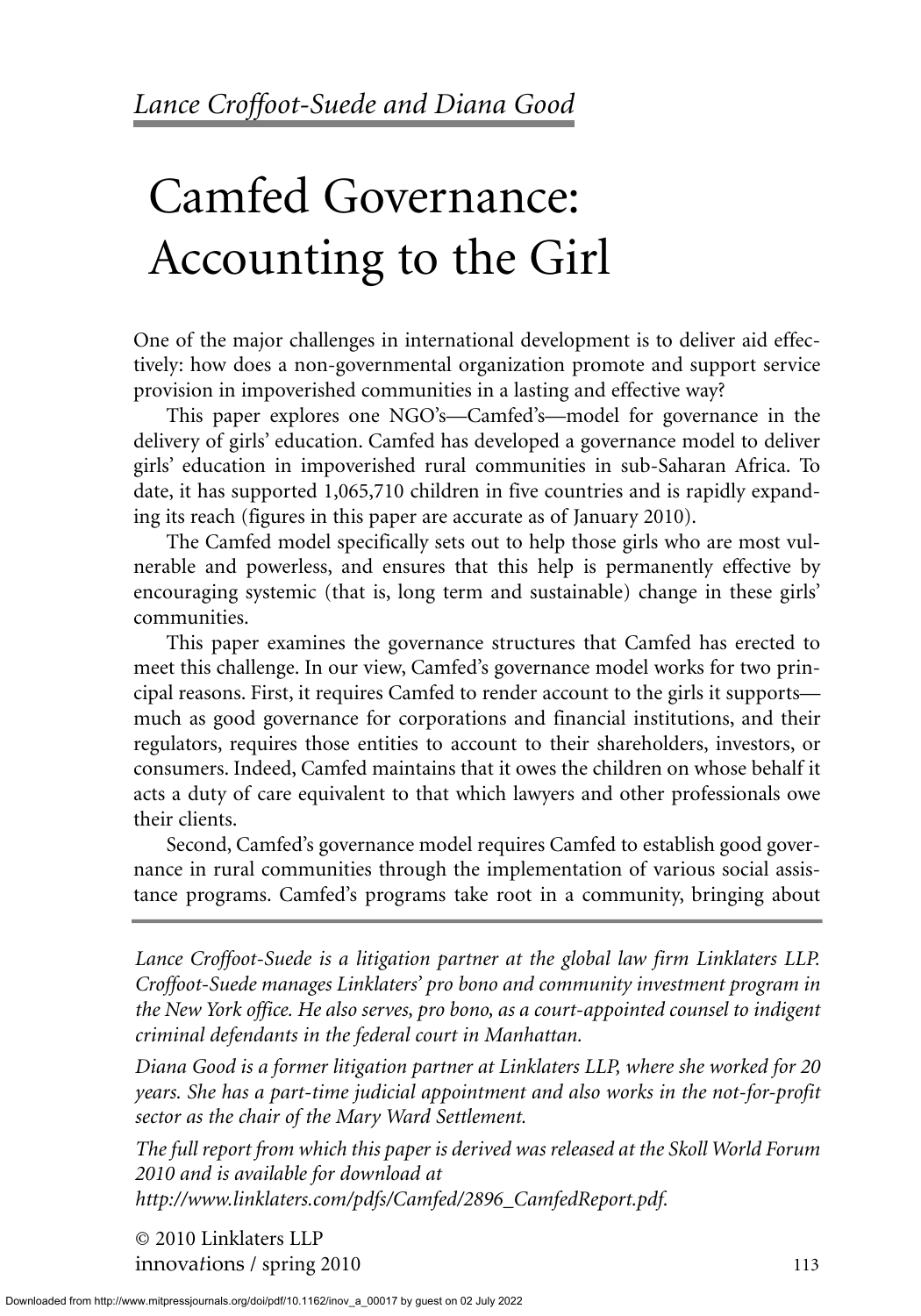long term and sustainable change only when the community comes together, for example, to identify equitably and transparently the children who are to benefit from Camfed's support. In other words, Camfed's education and associated social

Camfed's governance model which appears to us to be scalable and replicable in various contexts—could serve as a model for the international development sector whenever the sector is devising programs to diminish poverty and disempowerment around the globe.

assistance programs succeed because Camfed gives communities the power and responsibility to run the programs. It is this opportunity which enables communities to become capable, over the long term, of better supporting their children and themselves through the practice of good governance.

Given Camfed's achievements, it is conceivable that Camfed's governance model which appears to us to be scalable and replicable in various contexts—could serve as a model for the international development sector whenever the sector is devising programs to diminish poverty and disem-

powerment around the globe.

This paper, like the full report from which it is derived, is not intended as an audit or due diligence exercise, but as a thought piece in which we analyze governance issues present in the international aid sector through the lens of girls' education. We at Linklaters (a global law firm based in London) work regularly with corporate and financial institutions on governance issues. We consider, interpret, and apply standards for governance issued by the institutions and by the regulatory organisations that oversee them, and represent clients when good governance is put into question by their own actions, their regulators, governments, or courts. This project presented interesting challenges for us as it involved working in a new sector, and in countries and communities facing special logistical and governance issues.

#### OVERVIEW

## **Camfed**

Camfed (an acronym for the Campaign for Female Education) is an international organisation dedicated to eradicating poverty in rural Africa through the education of girls and the empowerment of young women. In the words of Camfed's vision statement, "Camfed's vision is a world in which every child is educated, protected, respected and valued, and grows up to turn the tide of poverty." Camfed's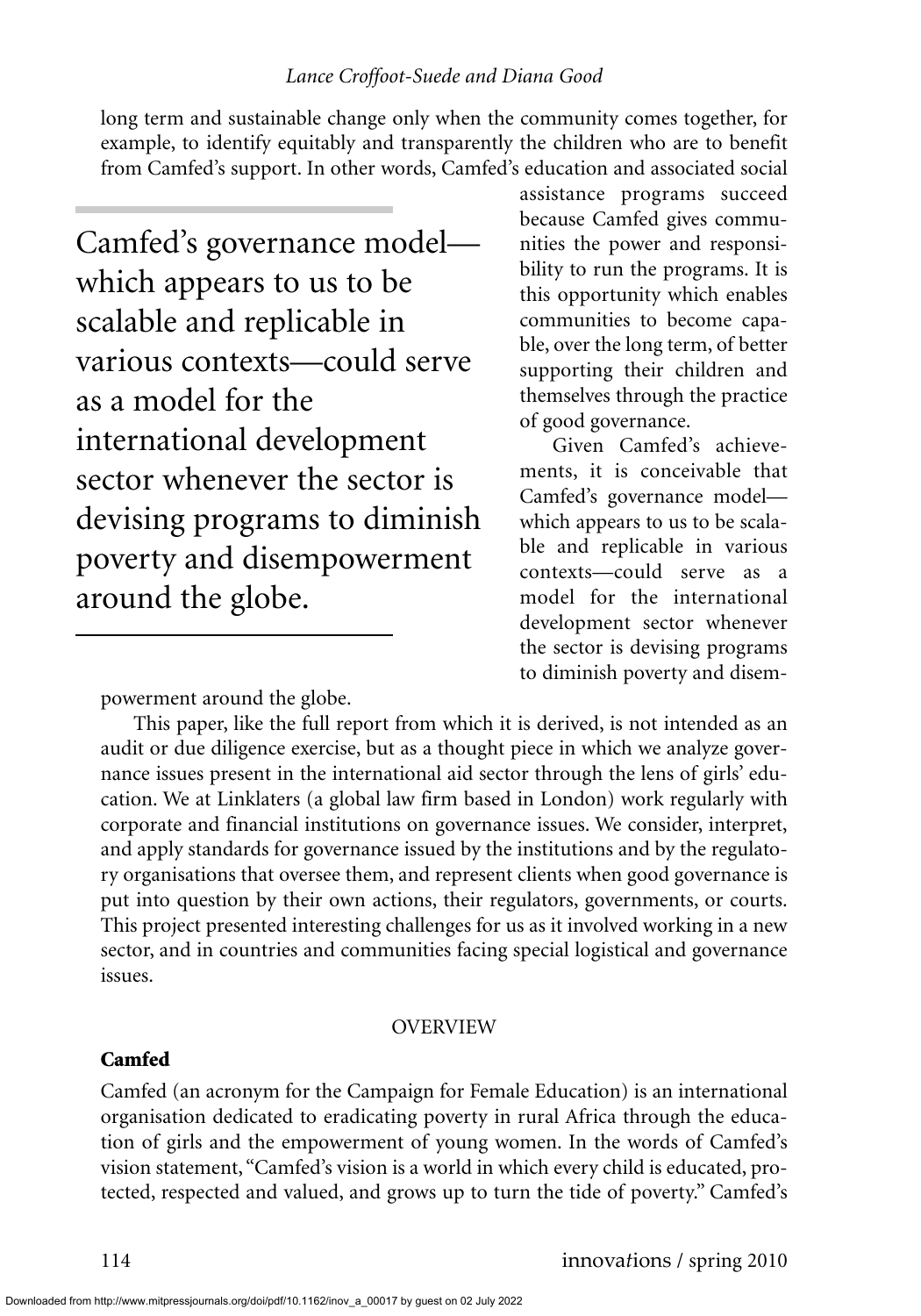prime constituencies are the girls of impoverished rural families in sub-Saharan Africa. Camfed currently operates its programs in Ghana, Malawi, Tanzania, Zambia, and Zimbabwe.

Girls and young women in rural Africa form one of the most disadvantaged social groups in the world today. Due to chronic exclusion from education and from the opportunities that education creates, and due to their position of acute vulnerability, girls in rural Africa are unable to challenge the status quo. It is well recognized that the education of girls is key to achieving systemic change for this group and their societies: the statistics show that countries with higher levels of education of girls benefit from faster economic growth, a significant reduction in HIV/AIDS, improved education of the succeeding generations, and greater democracy and political participation.<sup>1</sup>

Since its inception in 1993, Camfed has challenged the notion that cultural resistance is at the heart of girls' exclusion from education in rural Africa. Instead, Camfed maintains that the main barrier to girls' education is chronic poverty, which simultaneously prevents impoverished girls in rural communities from continuing their education and forces them into situations of extreme vulnerability, including early marriage or prostitution, with all the attendant risks of HIV/AIDS.

Camfed recognizes that in any community most parents want the best for their children, but that in a context of poverty, exclusion, and marginalization, parents often lack the financial means, confidence and political leverage to secure equality and quality in education for their children, especially girls. To begin to counteract this, Camfed offers, in partnership with both the Ministry of Education and local communities, schools, and parents, a package of financial and social support that provides girls with all they need to access education in a safe and secure environment. This package of support is provided through long term social assistance programs that follow girls through the critical transitions from primary to secondary education and from secondary education into young adulthood. Local people are given responsibility to run the programs, and in time the programs become a movement owned by the communities themselves.

What began in Zimbabwe in 1993 as an educational program supporting 32 girls in two schools has become a movement that has supported 1,065,710 children across 3,148 schools in rural districts in Zimbabwe, Ghana (since 1998), Zambia (since 2001), Tanzania (since 2005), and, most recently, Malawi (since 2009).

Camfed tracks the development of each girl it supports and has never abandoned the full-term education of any of its beneficiaries. Wherever we refer to "children," we mean both the girls and boys who benefit from Camfed's support through primary school, as well as the girls who receive Camfed's bursary support at the secondary school level.

Camfed has set up alumnae networks of 14,005 young women, known as CAMA members, most of whom were previously supported by Camfed bursaries in Zimbabwe, Zambia, Ghana, and Tanzania. In turn, these young women, along with other community activists, have supported an additional 118,384 schoolchildren. Many CAMA members occupy positions of leadership and influence in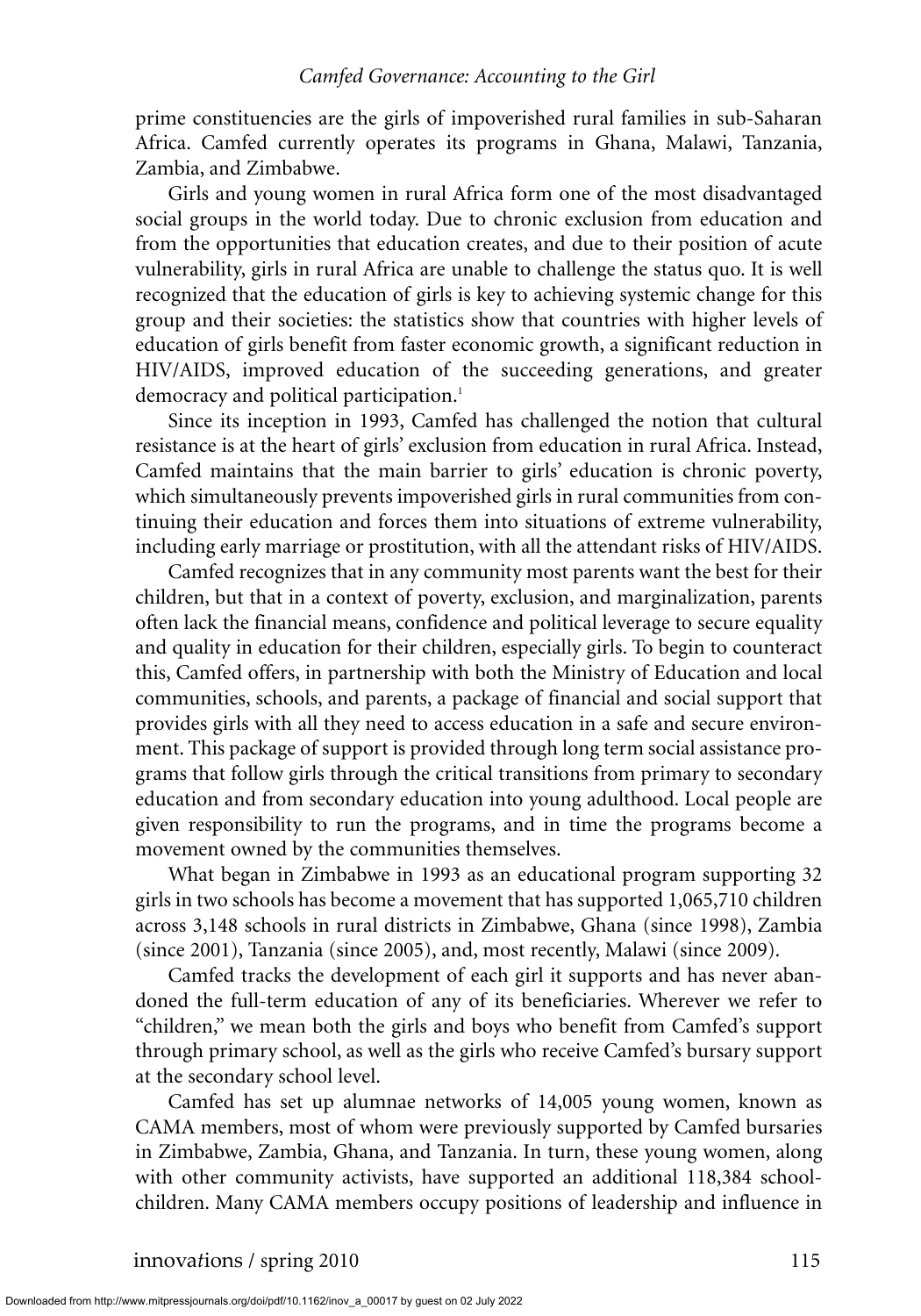their communities, providing tangible proof of systemic change as a result of Camfed's programs. Indeed, it is former Camfed beneficiaries who now lead Camfed Zimbabwe and who are rolling out the new programs in Malawi.

All of Camfed's social assistance programs for children and their communities are delivered by a network of community activists, which currently numbers 56,387. Among the activists are young women, local officials, parents, teachers and

What began in Zimbabwe in 1993 as an educational program supporting 32 girls in two schools has become a movement that has supported 1,065,710 children across 3,148 schools in rural districts in Zimbabwe, Ghana (since 1998), Zambia (since 2001), Tanzania (since 2005), and, most recently, Malawi (since 2009).

village chiefs. Through these community activists, Camfed's programs have gained a momentum of their own in tackling local impediments to girls' education. Many of these community activists are now in a position to make demands on service providers and policymakers, for example, because they have gained positions of influence in local, national, and international decision-making bodies. This, Camfed maintains, is multiplying the returns on its initial

investment in girls' education and constitutes systemic change.

By tapping into the innate desire of people to improve their lives, and by giving community members responsibility for their own decisions, Camfed's intended beneficiaries and entire communities are able to move beyond dependency on aid and are motivated to achieve long term and sustainable change at all levels.

Whenever Camfed starts in a new school district or country, the process of introducing the programs and training local people is essentially the same. It is carried out by those who best understand the problems on the ground, in other words, those who have themselves benefited from and helped to shape its programs, such as former beneficiaries and current community activists, as well as national staff from Camfed offices in sub-Saharan Africa. When Camfed starts in a new country, it first holds meetings with the Ministry of Education and discusses, among other things, national-level statistics showing the districts with the greatest educational exclusion of girls. At this point, Camfed will be represented by members of its executive team, and a memorandum of understanding will be signed with the ministry. When Camfed introduces its programs in districts and schools in a new country, Camfed community activists will carry out this work as well as the subsequent selection of beneficiaries, run community health programs,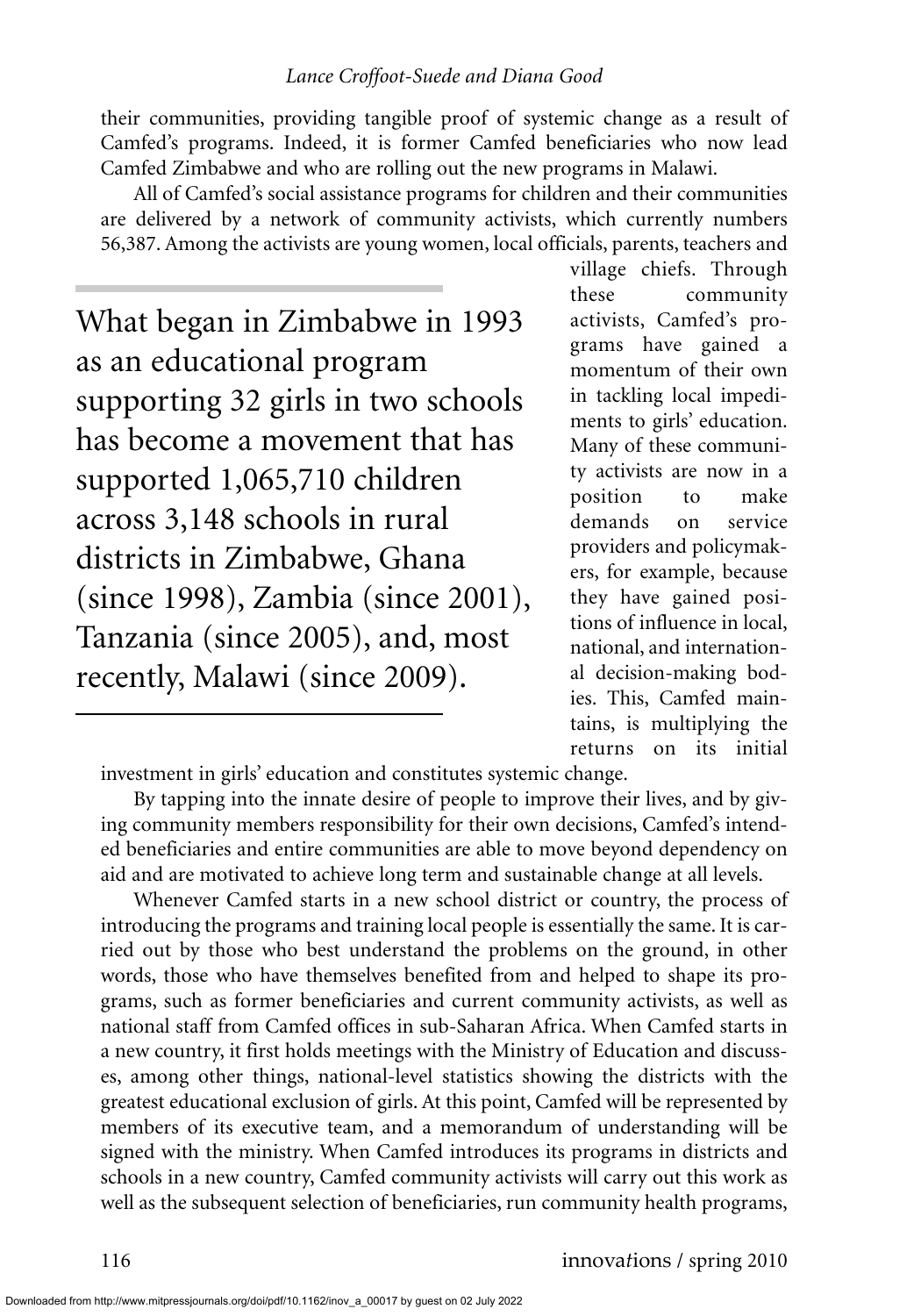and offer counselling and mentoring.

In Malawi, we at Linklaters participated in the start of the roll out of Camfed's programs. The introductory meetings with village elders and teachers which we witnessed in Malawi were run by Camfed alumnae from Zimbabwe, who understood the issues faced by the villagers and their children. These former Camfed beneficiaries grew up in remote rural villages themselves, and their families had been too poor to send them to school. They now lead Camfed Zimbabwe. All the meetings consisted of a dialogue in which the villagers were asked to explain what challenges they faced and who in their communities most needed help. They had no difficulty in identifying the most vulnerable children in the village and agreed that the best way to choose them would be to have a transparent process in which all relevant local stakeholders such as parents, teachers, community leaders, traditional leaders, the police, and the local education board officers would take part.

This is how Camfed begins the democratic process by which stakeholder committees are elected locally to select Camfed beneficiaries and run Camfed's programs. The committees will identify not only which children need help but precisely what help they need (fees, uniform, books, shoes, sanitary pads etc.). The committees will conduct their business in a very transparent manner, recording each item purchased for and provided to each Camfed beneficiary. The progress of each girl and the precise support she is receiving will also be recorded in the Camfed program database. Eventually, mother (and even father) support groups will be formed to provide even further community-based support for the children. Each Camfed beneficiary will be guaranteed the full four years at a secondary school, and once she graduates from school she can become a member of CAMA.

As we discuss more fully in this paper, this is the way in which Camfed encourages and achieves systemic change.

## **Linklaters**

Camfed asked Linklaters to observe its governance model in action, question its approach and then articulate its principles for governance. Camfed recognises that it is at a stage in its development, as it extends its reach across sub-Saharan Africa, when it should document and share its approach to governance.

As a global law firm, we are conversant with the principles and practices underlying corporate and regulatory governance. In the corporate and regulatory sectors, legislation, rules, and principles are created, when required, to help to ensure that best practices are observed and that systems of governance protect shareholders, investors, and the public.

Our work was not intended to constitute an audit or detailed analysis of each of Camfed's programs but, rather, an analysis of Camfed's governance model and of how and why it works.

Since the Camfed governance model operates on a "bottom-up" approach, we had to identify how the model works, witness whether it works, and then articulate how and why it does so.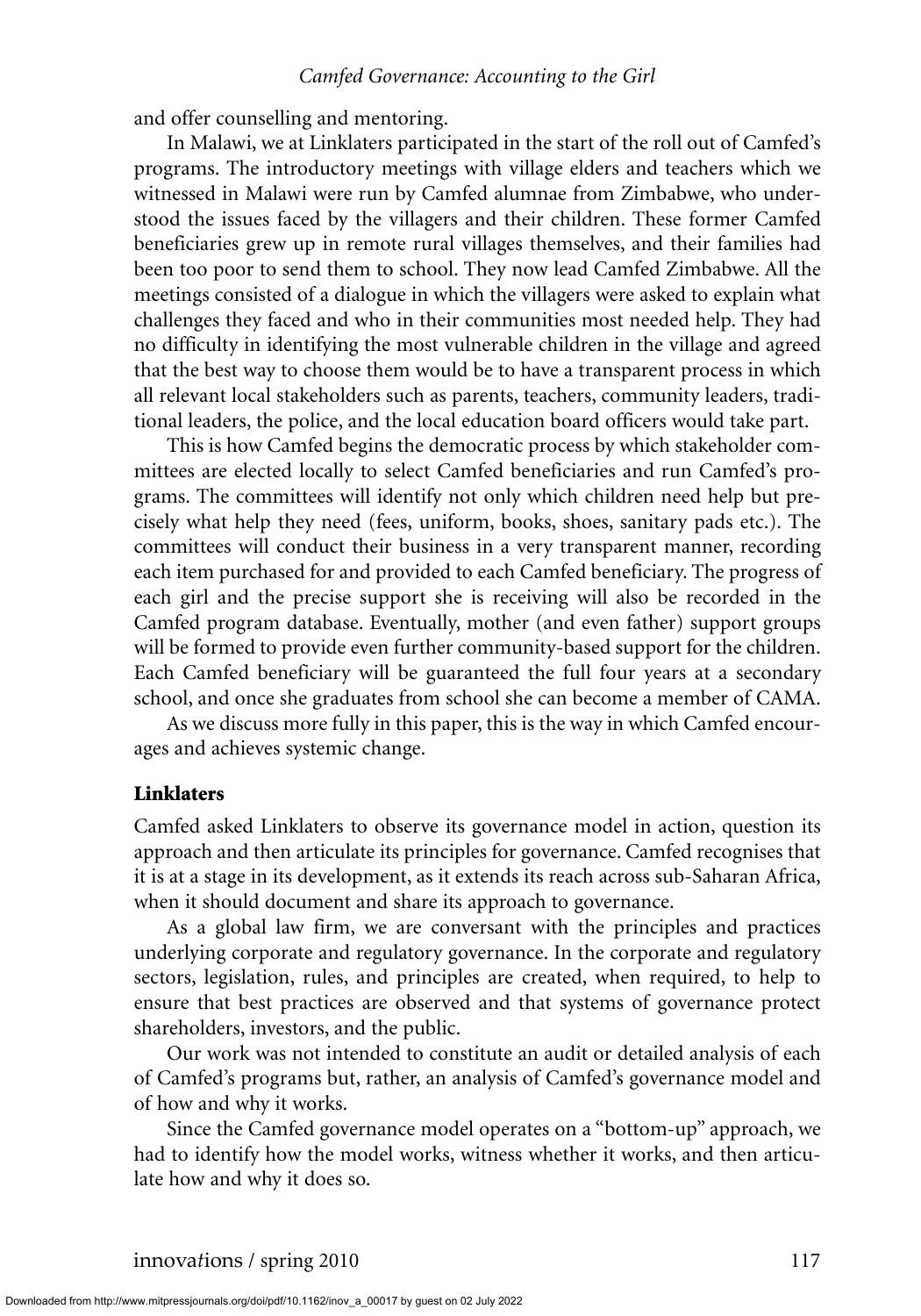Since late 2007, we have worked in partnership with Camfed to produce the report from which this paper constitutes an excerpt. We visited three of the five African countries in which Camfed operates to understand both the complexity of the problem and the simplicity of the solution Camfed has identified for removing the barriers to girls' education in rural sub-Saharan Africa. In order to observe the Camfed governance model in its different stages of evolution and the sustainabil-

The paramount principle of the Camfed governance model is protection of the beneficiary. Children are the intended beneficiaries of Camfed's programs, so every action that Camfed takes is examined first and foremost by Camfed to determine the effect it will have on the child.

ity of the model, in January 2009 we visited Zambia, where Camfed has been operating since 2001; in June 2009 we visited Malawi, where Camfed was preparing to commence operations; and in October 2009 we visited Zimbabwe, where Camfed has been operating since it began in 1993 and continues to operate in 1,713 schools despite the recent political and economic turmoil that has afflicted the country.

We visited a total of 15 schools in areas where the problems of disease and poverty are at their worst. In each of these remote rural communities, we held meetings with and inter-

viewed hundreds of teachers, parents, students, and community and traditional leaders. We also met officials in each country's Ministry of Education, at both regional and national levels. In each of the districts we visited, we travelled with teacher mentors, education officers and members of the local school management committees, all of whom work on a voluntary basis with Camfed. We also travelled with national Camfed staff, for example, the former Camfed beneficiaries who now run Camfed Zimbabwe and are rolling out the programs in Malawi. This gave us the opportunity to talk at length with the very people who are implementing and benefitting from the programs.

# SECTION 1. THE CAMFED GOVERNANCE MODEL: WORKING TOWARD A STANDARD FOR GOVERNANCE IN THE DEVELOPMENT SECTOR

Camfed asked us to identify the vital elements of its model and to articulate them in this report. When performing that analysis, we witnessed both the empowering effect on entire communities when members of a community are given responsibility for identifying which children need help and what kind of help they need.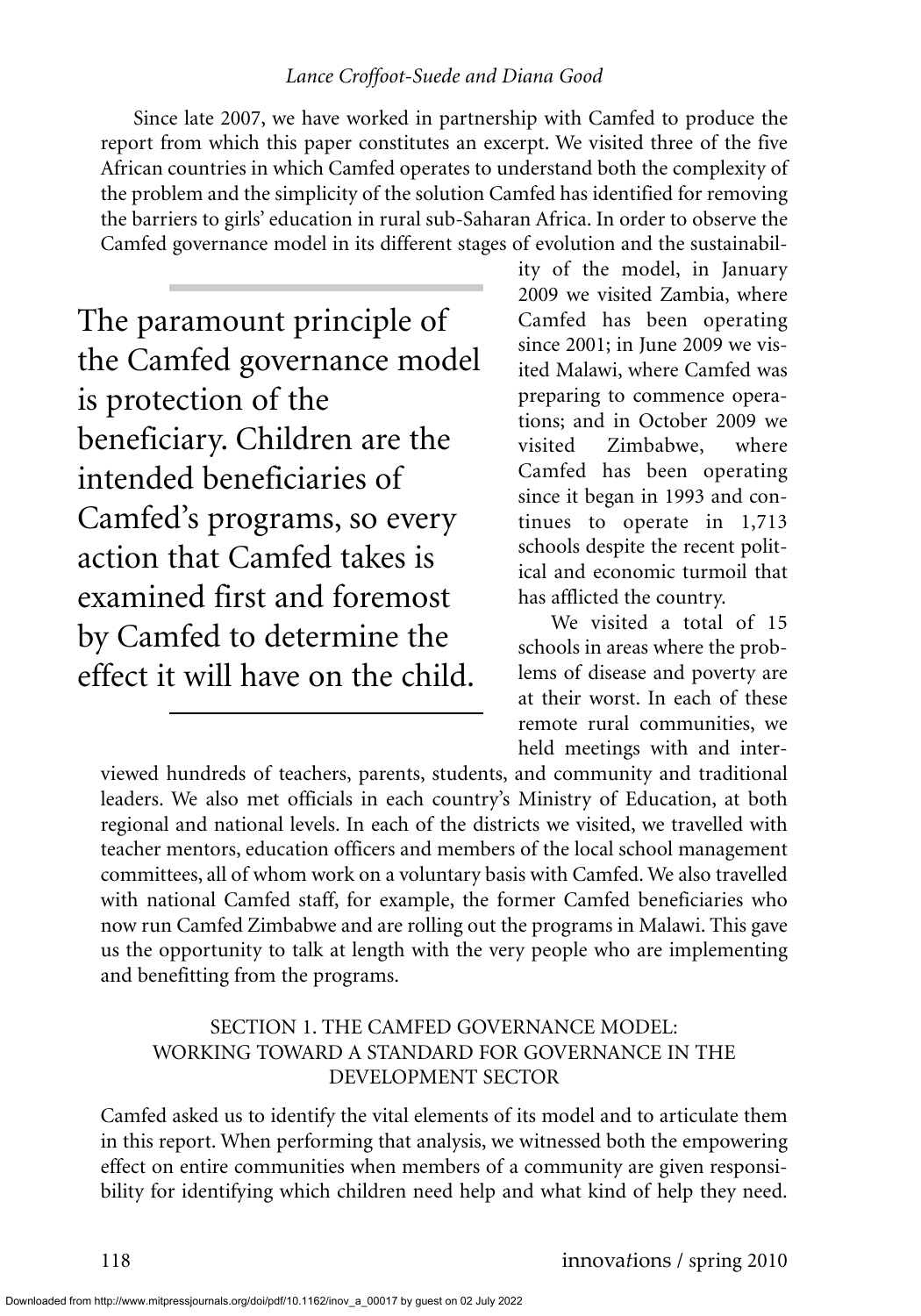We also witnessed how the Camfed governance model strives to ensure that every aspect of Camfed's programs revolves around the girl in her community.

Camfed wants to articulate and share with the sector the principles, systems and controls that make up its governance model, so that its approach can be made accessible and serve as a platform for debate toward reaching a consensus on standards for governance in the international development sector.

## **Governance Means…**

Discussion of good governance in the corporate sector often focuses on the need for a separation between the roles of the board of directors and management; the requirements for independent audit and other committees; and issues relating to the institution's compliance with relevant procedures, rules, and regulations. Although these are important tools in achieving good governance, and we talk about Camfed's corporate structure later in this paper, governance is a broader and more strategic concept. Each sector and each organization in a sector seeks to find its own way to promote good governance in its operations. Indeed, governance inside and outside the corporate sector can perhaps best be described as "the system and processes concerned with ensuring the overall direction, effectiveness, supervision and accountability of a corporation."<sup>2</sup>

In this report, we seek to identify and distil the principles on which Camfed's governance model has grown organically and then describe how they work in practice vis-à-vis the local communities in which Camfed delivers its programs.

No governance model can be effective if it rests on principles and theory alone; the proof of a model's effectiveness lies in how the principles are applied in practice.

# **Camfed's Governance Model…**

Camfed believes that its achievements are due to the distinctive model for governance it has developed. For Camfed, governance is about who has influence; who makes the decisions; who controls the resources; and where and to whom accountability lies within the communities that its programs serve. Governance is also about the evolving processes, relationships, institutions and structures by which communities organize themselves collectively to negotiate their rights and interests, access the resources to which they are entitled and make decisions about what arrangements will best enable them to achieve their goals.

Camfed implements its principles of governance through the process of bringing together all of the constituencies that influence a girl's life in order to ensure that her right to education, and the entitlements that follow from this right are protected and accessible. This includes her entitlement to the resources raised in her name, and her entitlement to attend a school where she is safe.

This broad view of governance resonates with Linklaters' legal and regulatory knowledge of the duty of care that is owed to the beneficiary, consumer, or shareholder in the corporate and financial sectors, as well as with the standards of transparency and accountability imposed for their benefit.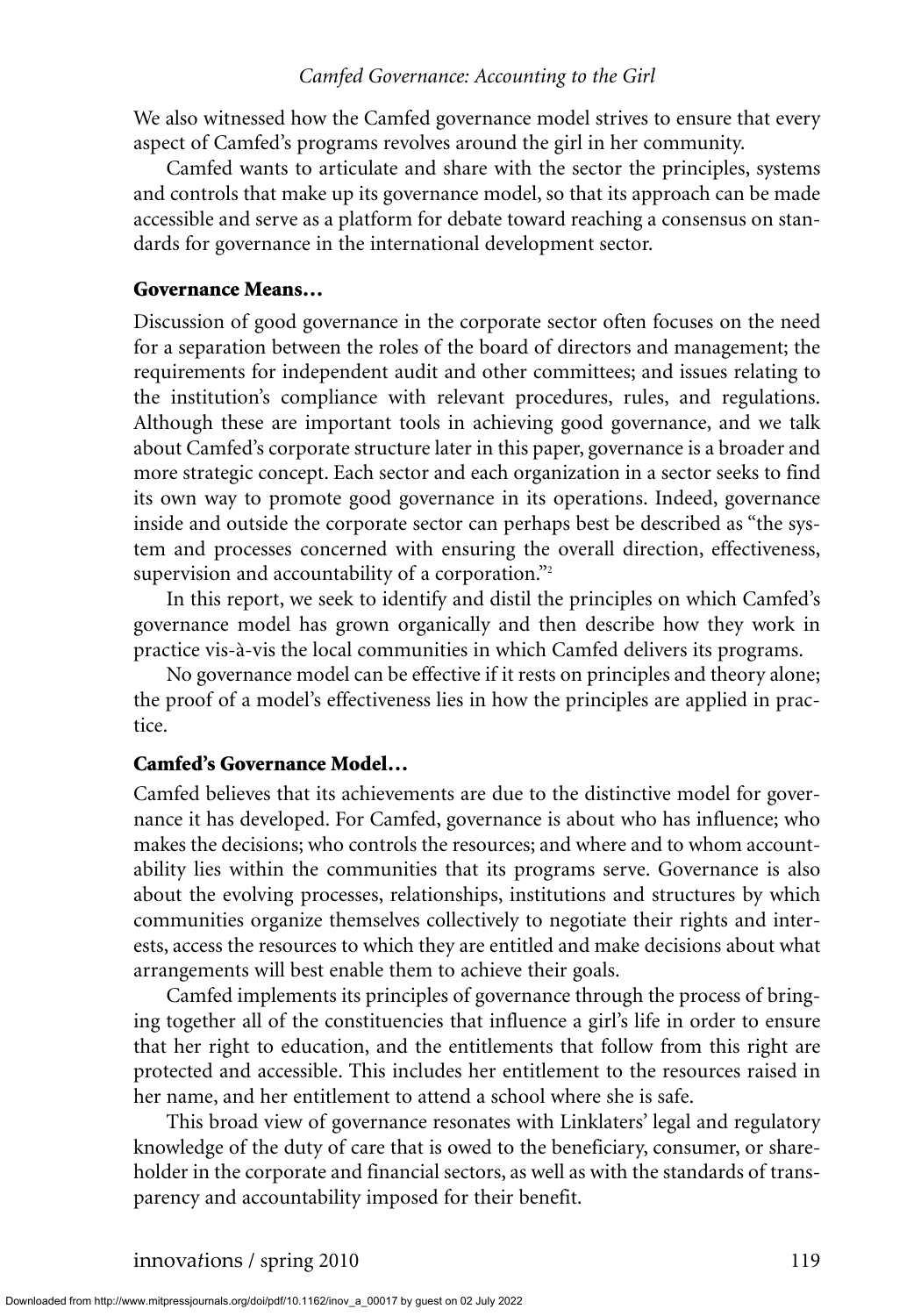The paramount principle of the Camfed governance model is protection of the beneficiary. Children are the intended beneficiaries of Camfed's programs, so every action that Camfed takes is examined first and foremost by Camfed to determine the effect it will have on the child.

As all actions can risk unintended consequences, Camfed deploys a further four organizing principles for governance (set out below) that serve continually to vet, monitor, and modify any action Camfed takes to ensure that it will not unwittingly have a negative impact on the intended beneficiaries.

Camfed strives to ensure that these principles are constantly at work in its systems, procedures, and controls. But it is not just the principles that make the governance model distinctive: it is the way in which they are implemented on the ground. Camfed has had to learn many lessons over the 17 years of its development. Its governance model is built on living principles that require constant and vigorous application if they are to work.

Camfed believes that unless it adopts a wholly uncompromising attitude to the implementation of each of the principles, the model will break down. This is what Camfed means when it describes its principles as non-negotiable: all Camfed employees and activists are expected to observe and promulgate the principles. The way Camfed implements its principles in detail is what allows its model to succeed.

### **Is Scalable and Replicable…**

We have seen the Camfed model in operation in three countries: Zimbabwe, Zambia, and Malawi. From these visits we have seen how the model has been scaled up and replicated in very different situations.

Camfed has developed a governance model in impoverished rural communities in sub-Saharan Africa that currently operates across five countries with differing religions, ethnic groups, and political situations. The systems, controls, procedures, and ethos of Camfed are what make its model work. In this respect, the essential elements of Camfed's model should be scalable and replicable, both within the education sector and in the wider development community.

While recognizing that each development agency and initiative has its own ethos and that the particular arrangements each agency puts in place for governance will be influenced by that ethos, the governance principles that Camfed deploys may be broadly applicable in this sector.

#### SECTION 2. CAMFED AND ITS COMPONENT PARTS

#### **A. Camfed's Mission**

The majority of Camfed-supported children and young women in rural sub-Saharan Africa are orphans, the victims of HIV/AIDS and short life expectancy. For these girls and their communities, poverty has manifested itself not only in poor health and a lack of resources but, more critically, in a poverty of knowledge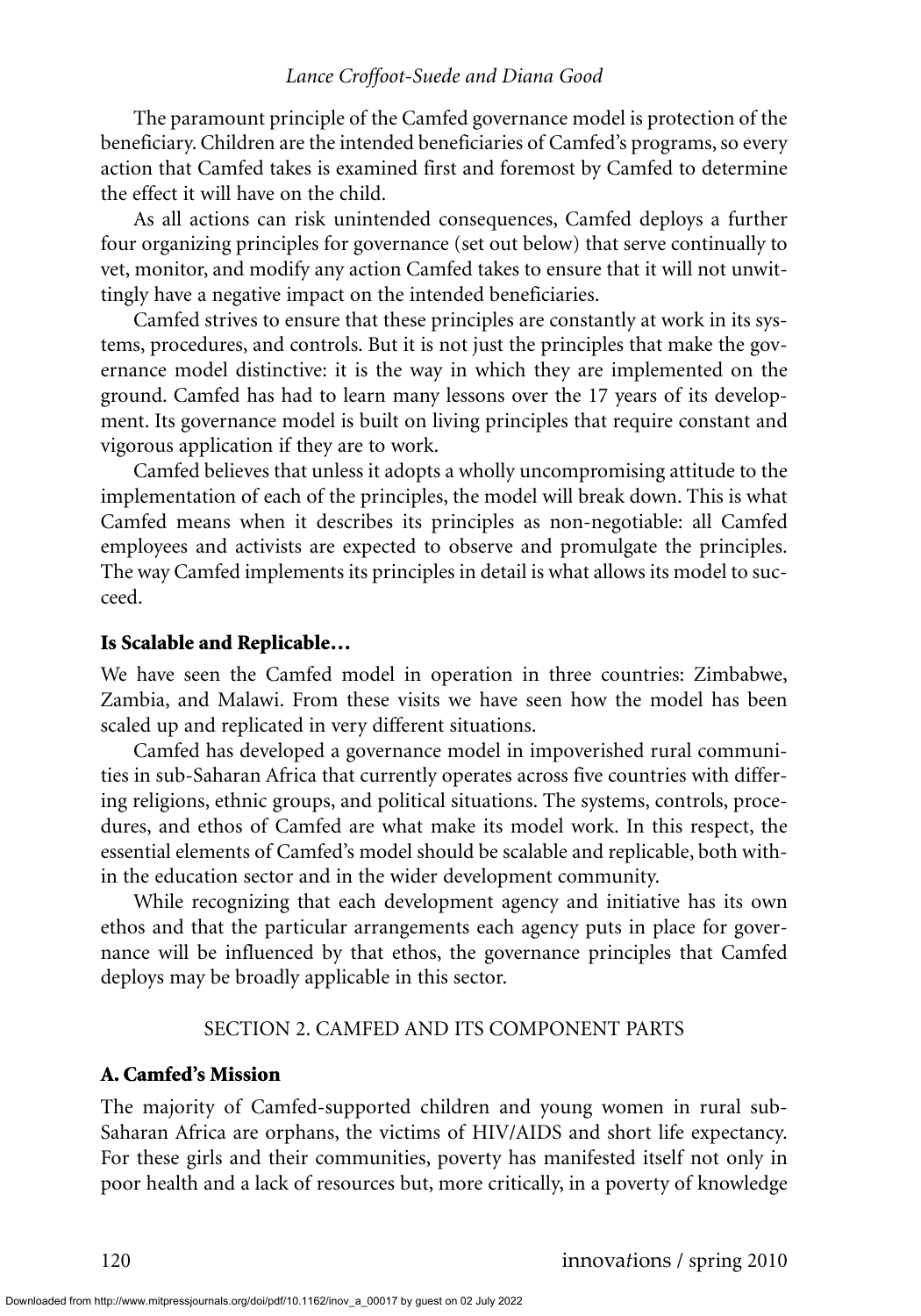#### **Five key principles that inform the Camfed governance model**

*Paramount Principle:* 

1. Protection of the vulnerable and disempowered client.

*Organizing Principles:* 

2. Transparency and accountability at all levels and to all involved in the process including, critically, the client.

3. Partnerships with existing national and community structures.

4. Activism and social capital in the place of dependency.

5. A holistic and long term approach to the delivery of both resources and protection to achieve a long term outcome.

of the rights and resources to which they are entitled.

This poverty of knowledge is most acute in rural areas where generations of marginalized communities have been excluded from many of the decision-making processes that affect their lives. The result is an "inequality of arms" in which impoverished communities simply lack the knowledge, means, and capacity to demand the resources to which they are entitled. This state of exclusion and continual deprivation robs communities of their confidence and forces them into a mindset of dependency in which they consider that the opportunities afforded to much of the world are simply out of their reach. Camfed believes that the process of engagement with communities is the key to unlocking this mindset. The best examples of this are the support systems around girls, and the girls themselves whom we met on our visits to the countries in which Camfed operates and whom we discuss throughout this report.

In each of the countries in which Camfed operates, over half of the population lives on less than \$1 a day. High levels of malnutrition and HIV/AIDS, coupled with poor sanitation and lack of access to health care, have resulted in an average life expectancy of 40 to 45 years.

In sub-Saharan Africa, AIDS is the leading cause of death among those between the ages of 15 and 59. An estimated 12 million children aged 0-17 have lost one or both parents to AIDS-related illnesses, making the region home to 80 percent of all children in the developing world who have lost a parent to the disease.<sup>3</sup> It is estimated that by 2010 15.7 million children, or 30 percent of the projected 53 million orphans from all causes in sub-Saharan Africa, will have lost at least one parent to AIDS. As many as 50 percent of sub-Saharan people are under the age of 15.

The prevalence of AIDS among women is increasing, and because a sexually transmitted disease is likely to infect both parents, so too is the number of double orphans. In Zambia, for instance, it is currently estimated that around 1,100,000 children aged 0–17 years have lost one parent to HIV/AIDS and that 390,000 have lost both.<sup>4</sup> It is anticipated that AIDS will push the number of double orphans in sub-Saharan Africa to approximately 10 million by the end of 2010. The time lag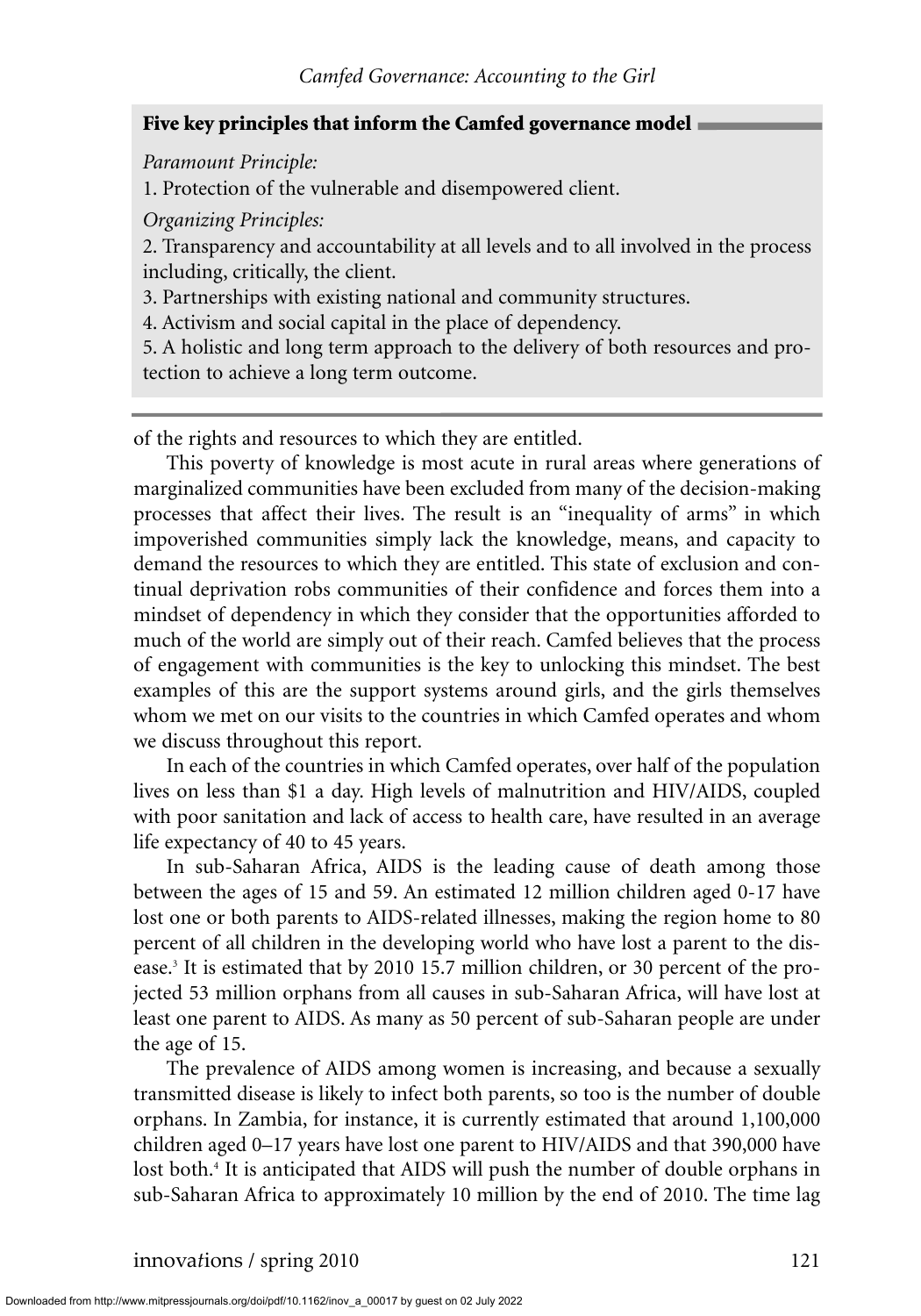between HIV infection and death means that even where HIV prevalence stabilizes or begins to decline, the number of orphans will continue to grow for years.<sup>5</sup>

The impact of the HIV/AIDS pandemic on children has been catastrophic, effectively robbing them of their childhood as well as undermining their future. Of course, for many, the loss or illness of a parent has meant that education is put on hold, and that they become the primary caregivers of the household. For many of these girls, the HIV pandemic has forced them into a life of prostitution where they too are at risk from the disease.

One of the foundations of Camfed's work is the human right to education, a right that, when implemented, secures multiple economic and social returns.

In advancing its stated mission, Camfed has developed, in partnership with parents, schools, and ministries of Eeucation, a package of financial and social support that is aimed at providing girls with all the essential help they need to access education in a safe and secure environment. Together they deliver and support the programs detailed below, all of which are long term and follow girls through the critical transformations from primary to secondary education, and from secondary education into young adulthood. What distinguishes Camfed, we have heard in Africa time and time again, is its long term and holistic approach: Camfed provides funding for school fees and for long term projects; it creates the environment for and supports the development of community organizations at a local level; it goes out into remote rural districts where few other organizations go; and it is deeply involved at both regional and national levels. Camfed's programs act as a catalyst and motivator to tap into the desire of the poor and vulnerable to transform their lives. Over time, Camfed becomes a people's movement led by local teams and former beneficiaries who have real passion for what they can achieve in terms of long term change. This holistic approach, we have been told by government representatives and other parties, is unusual and transformational.

## **B. Camfed's Structure**

Throughout this paper, the term "Camfed" encompasses all of the individuals and entities discussed below.

## *1. Camfed's Local Structure*

Camfed's overall objective is for participation in its programs in each country to reach a level of critical mass from which its community activists can expand the programs and initiatives. To its beneficiaries and their local communities, "Camfed" is a team of local people who are implementing Camfed's programs. These community activists consist of: (i) the members of the school management committees and community development committees, whose tasks, among other things, are to identify who in a given school or district is most in need and what they need, and also to run and monitor the Camfed education programs; (ii) the mother and father support groups, which play a variety of roles in the girls' lives, from mentoring and counseling to building housing or providing firewood or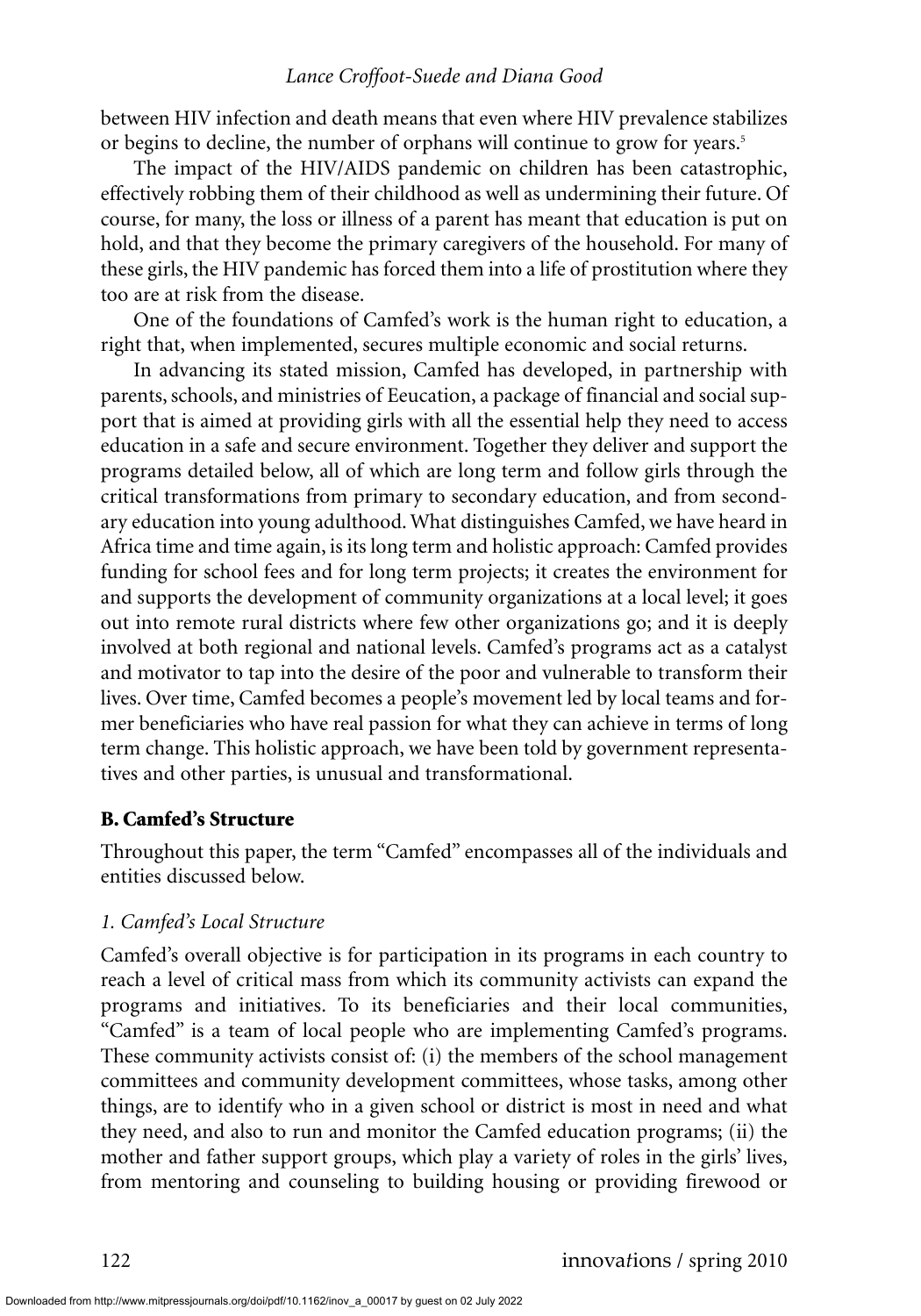making and selling objects to provide the girls with extra food; and (iii) CAMA, the Camfed alumnae association, the members of which provide health training, teacher mentoring, and also distribute seed money, run their own businesses, and act as role models for the girls.

We note that before Camfed arrives in a rural community there are pre-existing community organizations with which it immediately sets to work. Specifically, in many of the regions where Camfed operates there are pre-existing school management committees and parent associations. Camfed builds on and enhances these existing structures; it organizes and capacitates. As we saw in Zimbabwe, where Camfed has been operating since 1993, after Camfed has successfully launched its programs and partnered with local groups, Camfed effectively becomes its component local parts—the School Management Committees, Community Development Committees, Mother and Father Support Groups, and CAMA—and the Camfed national and international organizations recede from view, playing only a supporting role in financing, training, monitoring, and evaluating.

## *2. Camfed's Corporate Structure*

Camfed's corporate structure reflects a collaborative approach to management and governance.

In each of the countries where Camfed operates (except Malawi), it has a national organization that maintains a national office. Each office is a separate legal entity with a common constitution. All officers in these national offices are nationals who understand their national education system and the local issues. In Zambia, Camfed was successful in attracting a former Permanent Secretary of Education to become the Executive Director of the organization. In Zimbabwe, a former beneficiary is now the Executive Director. Each national office has its own board of trustees.

Camfed International and Camfed USA provide coordination and support across all offices in the areas of finance, human resources, programing, advocacy, fundraising, IT and communications.

Camfed International's Executive Director is based in the U.K. The organisation is run by an Executive Committee that is international and consists of the Executive Director of each office in Africa as well as finance and development directors from its U.K. and U.S. organizations, Camfed International and Camfed USA, respectively. The Executive Committee meets every week via teleconference and twice a year in person. Strategic issues, such as which countries to invest in, and how best to attract, use and balance the funding available, are discussed and agreed collaboratively by the Executive Committee.

The boards in each country ensure that the legal duties of Camfed (such as reviewing finances, accounts, audits, the risk register, conflict issues, material expense items, etc.) are fulfilled and that international standards are observed in terms of finance and accounting issues. The boards also review the long term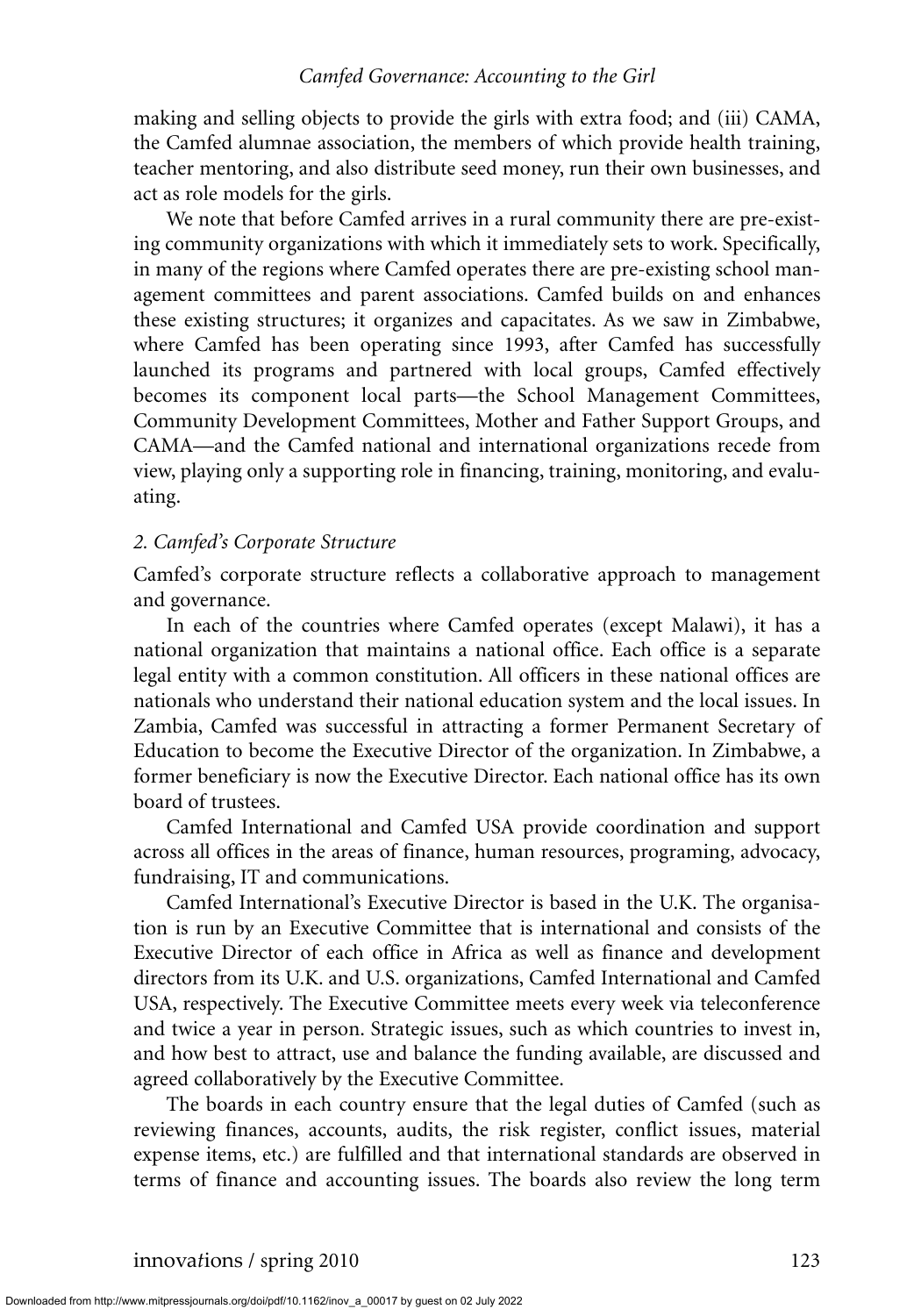

**Figure 1.** The Camfed Program Cycle.

strategic plans of the overall organization. They are given free licence to question: *.* Is the organisation being true to its values? Is it accessing the correct, and sufficiently balanced, funds? Is the organization acting in the best interests of the girls it is seeking to serve? Is the long term future of Camfed secure?

# **C. The Camfed Programs**

Camfed's programs provide holistic support for girls' education. Linklaters witnessed how these programs enable rural communities to help girls complete primary education, make the transition to and complete secondary education, secure a livelihood in their home areas through the provision of further training and micro-finance, and then, as young educated women participate in the regeneration of their communities as social and economic activists. Camfed describes this as "the virtuous cycle," illustrated below. A brief overview of Camfed's programs follows.

Camfed's program model has four key components:

First, Camfed identifies vulnerable girls and boys who are at risk of dropping out of primary school and puts in place a comprehensive support system at community level, which includes the provision of cash transfers, known as the Safety Net Fund, administered by School Management Committees to protect the rights and welfare of these children. This may include, for example, provision of books,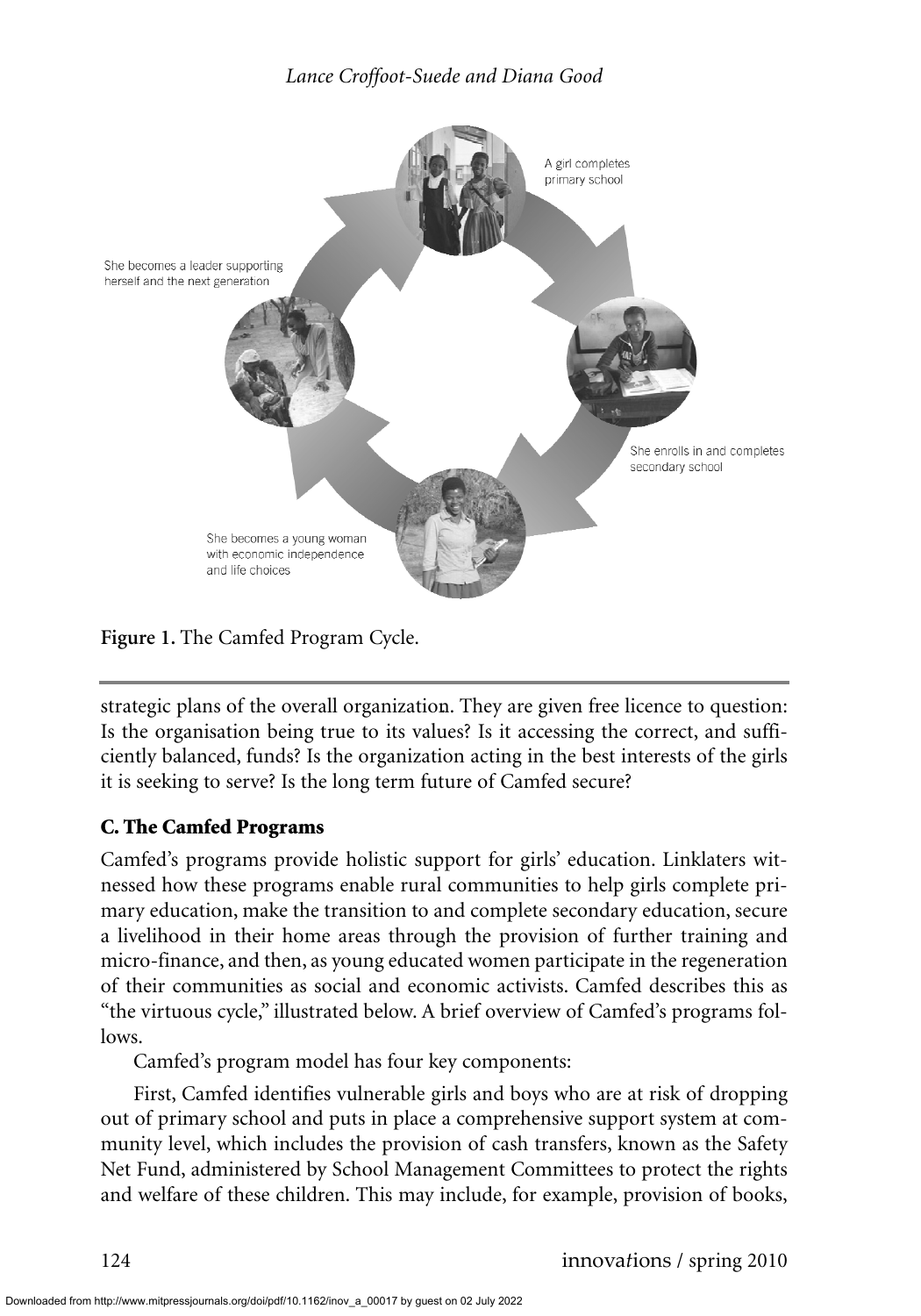stationery, clothing, and medical costs in order to close the gap in government support and ensure that children not only have access to education but that they have a better educational experience. The large majority of beneficiaries are orphans, have been abandoned, are from child-headed households, or are from very poor or destitute families.

Second, Camfed continues to support vulnerable girls through secondary school (the level at which tuition fees must be paid and uniforms must be purchased), working with communities and schools to design effective interventions, including locally managed bursary schemes and psychosocial support, guidance and counseling from trained teacher mentors. The focus is on girls because they experience the highest dropout levels at this stage of education. Camfed makes a commitment to support girls through at least four years of secondary school.

Third, Camfed facilitates the post-school transition by providing graduates with the chance to become economically active upon leaving school, by offering ongoing training in finance and fostering local enterprise. In some cases, girls will be supported through tertiary education

Fourth, Camfed promotes young women's leadership and ensures that they have the opportunity to influence policy related to girls' education and young women's empowerment on national and international levels. This final component is underpinned by CAMA, a pan-African network of young women, further described below. These young women are important role models in their communities and are now leading philanthropic initiatives to support the current generation of vulnerable children to go to school.

In the delivery of its social assistance programs, Camfed partners with local government and community structures that have the potential to support and protect vulnerable children. These structures are not only involved in the programs, they have responsibility for running them, which is central to Camfed's strategy for sustainability and scale. Set out below are the all-volunteer community activist structures with which Camfed partners.

- The School Management Committees are selected by the community to represent the different stakeholders in the community: parents, teachers, traditional leaders, former beneficiaries, local education officers, etc. Their task is to identify which children in their communities are in need of educational assistance and what kind of assistance can meet their needs. The School Management Committees administer both the secondary school bursaries for girls and Camfed's Safety Net Fund for the benefit of both girls and boys at primary school level.
- The Community Development Committees are democratically elected by their constituencies, including local head teachers, for two-year terms and typically consist of district education officers, head teachers, teacher mentors, health workers, police, parents, and CAMA members. At least 50 percent of the committee members must be women. They review the proposed recipients of Camfed's educational assistance and monitor the accounts. They respond to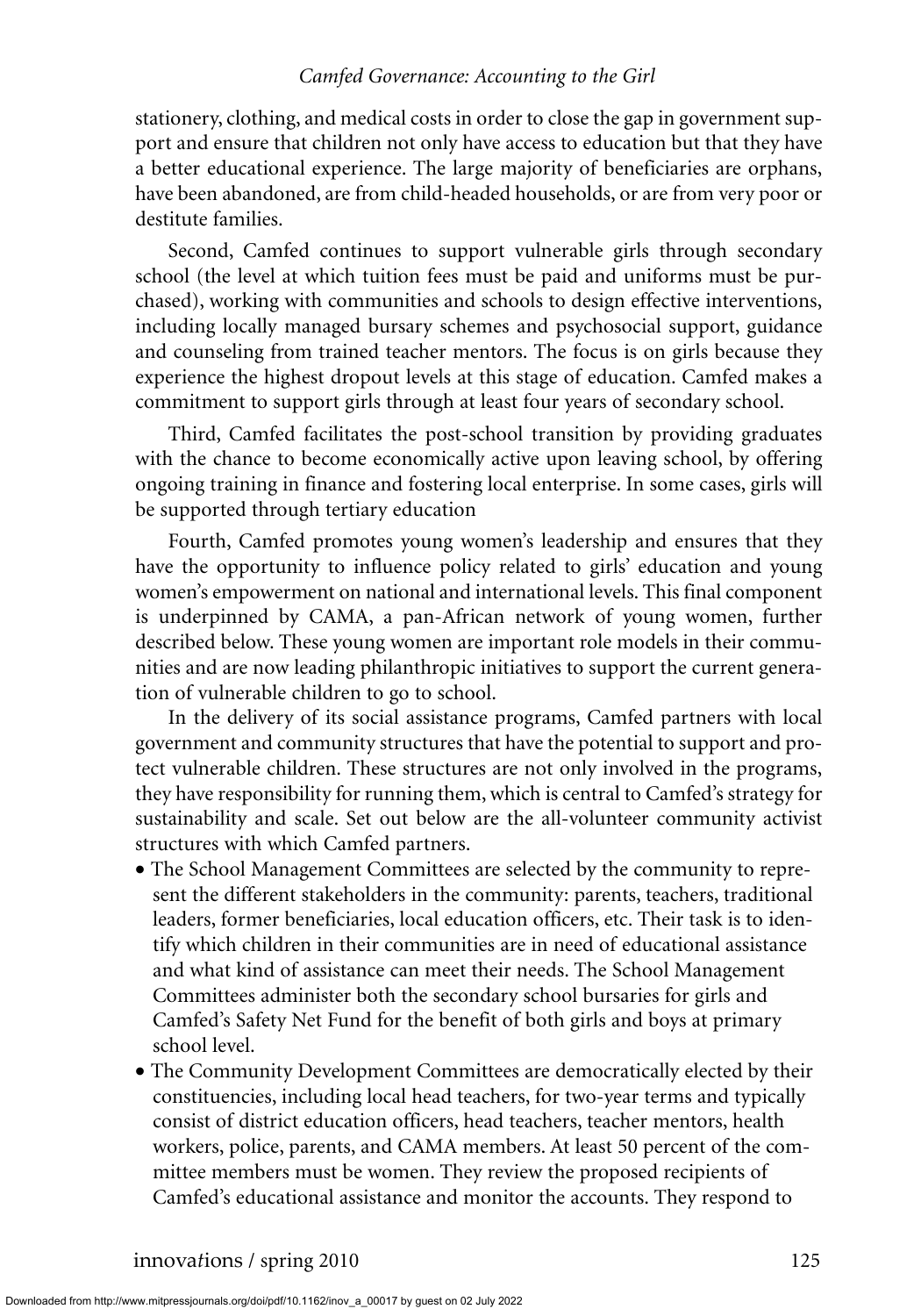cases of financial mismanagement and cases of child abuse, and they play an integral role in the development of Camfed's budget for a given district.

- Mother and Father Support Groups: Throughout the districts in which Camfed operates, mothers living in villages near schools have formed Mother Support Groups to assist girls in need. In addition to being counselors and mentors, the mothers plant extra maize or make clothes and use the profits to support more children through school and to make sure they have sufficient food to eat. In Zimbabwe, the communities have also set up Father Support Groups. These groups have proved to be an important platform for parents to engage with local authorities and make demands on behalf of vulnerable children.
- CAMA: The Camfed Association (CAMA) is an organization for young women. CAMA has a written constitution, holds annual elections for officers, provides health and leadership training, and organizes meetings both within CAMA and for the community at large, that deal with issues of child abuse, gender, and economic empowerment, among others. Members who apply must be between the ages of 16 and 25 and commit to volunteering for a fourmonth trial period prior to formal membership. Individuals need not be Camfed beneficiaries to join; indeed, the current and previous chairs of CAMA Zimbabwe were not Camfed beneficiaries. CAMA provides young women with business training and seed money to start their own businesses. The Camfed Seed Money Program is run by CAMA members, who are trained by Camfed in preparing business plans and managing finances. CAMA members also train through the Community Health Program as Community Health Officers who go into the communities empowered to teach people about sanitation, infant care, and HIV/AIDS. CAMA is currently a network of 14,005 women in Zimbabwe, Zambia, Tanzania, and Ghana.

# *How does Camfed select the girls it will assist and how does Camfed provide its assistance?*

*1. The Selection Process:* In all cases, each local community is asked to identify the children who are most in need in their community. Existing structures at the local schools, including School Management Committees and Parent Teacher Associations, collaborate with Community Development Committees to ensure a broad and balanced representation by all relevant stakeholders. These committees and their members become part of the team of Camfed activists and are charged with identifying who is most in need and what they need, as they know best who those children are. They then monitor and run the programs without remuneration.

*2. The Accounting Process:* All partner schools, community development committees, and school management committees are required to keep accounts and records setting out the allocation of funds and support that are routinely audited by Camfed. Camfed maintains a central database compiled from information collated locally that enables the progress of every individual beneficiary to be tracked.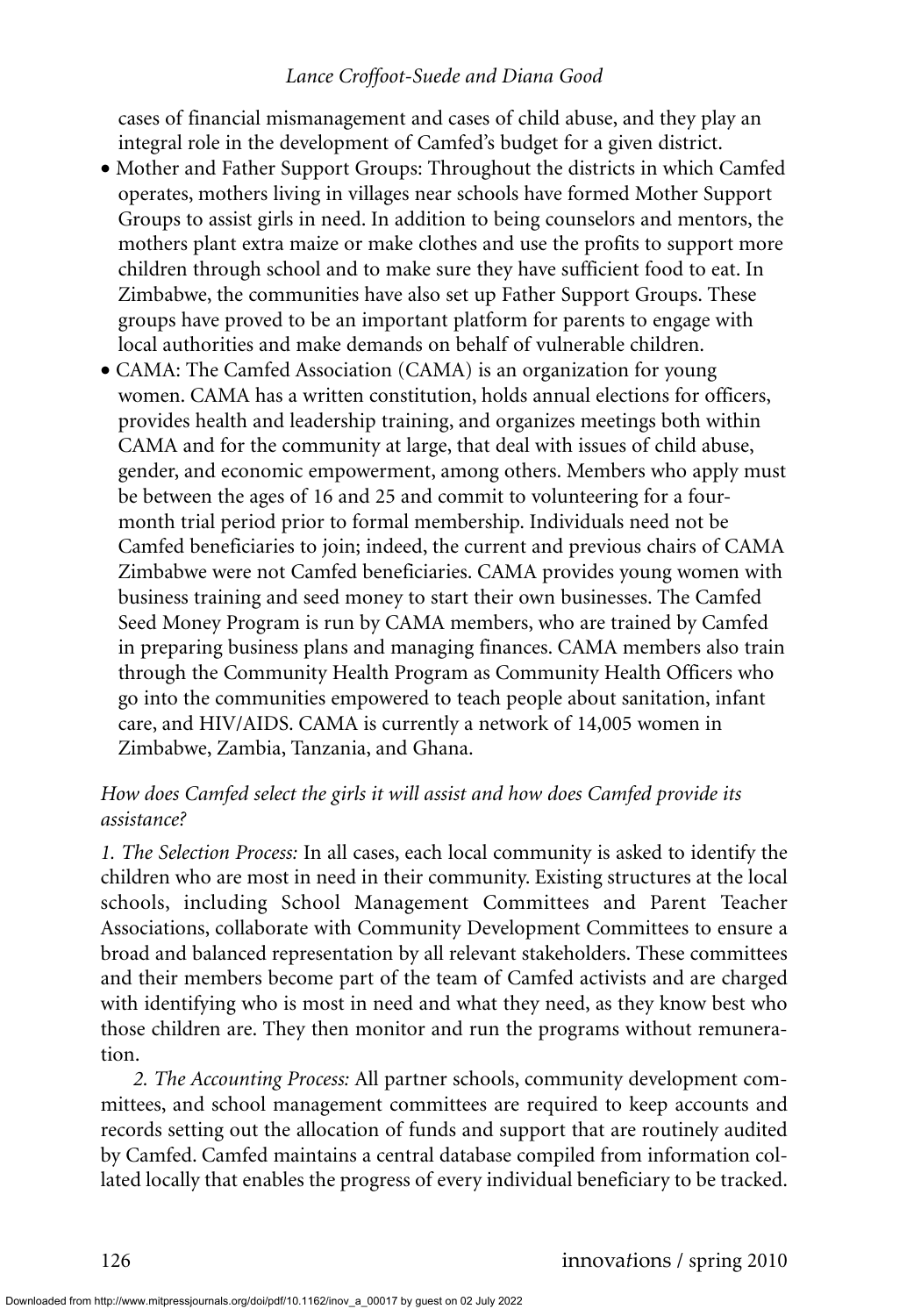It shows precisely what she has received by way of support and how she is progressing through school in terms of attendance and exam achievements. There are only two financial transactions from the donation of funds to the receipt of them by schools. Each of the schools, the community committees, and the donors have complete clarity as to what the entitlements are and where the money is. The fact that there are only two transactions greatly minimises the risks of corruption and "leakage."

*3. The Monitoring Process:* Camfed's detailed and extensive monitoring of and support for its programs ensures that girls receive the support and assistance to which they are entitled and that any changes in the girls' circumstances are detected as quickly as possible. Continual evaluation of programs, ongoing training, and the sharing of information at local, national, and international levels ensures that programs benefit from community feedback and lessons learned in the field. We interviewed many committee members, who monitor at a local level, and members of the Camfed national staff, who visit each of the districts on a regular basis. Impressive documentary evidence of monitoring appears in the voluminous Baseline Studies.

# **D. The Girl Focus**

In the following vignette, we illustrate the all-too-common circumstances of an African girl living in a remote, impoverished rural area. The vignette is a composite of the stories of the girls we met and spoke with and, in essence, is representative of the girls Camfed encounters. We set it forth here to illustrate the context within which Camfed developed its governance model for delivering girls' education.

*If we look at life through the eyes of a girl of 10 or 11 who lives in a very poor rural area in sub-Saharan Africa and is coming up to puberty—"Celia"—the problems she faces are overwhelming.*

Currently, Celia goes to school. Primary education is free. Her teachers say she is very bright and her parents are keen to support her. Her parents cannot afford the school uniform or supplies, so she attends in a ragged dress and she does not have pencils or paper. This means she is at a disadvantage and attends school in a constant state of embarrassment. As a result, she is less likely to put herself forward in class than most of the other children. It is a very long walk to school, which is tiring and sometimes dangerous. She also has to help at home with domestic chores. These tasks fall on her rather than her brothers.

There is no electricity or lamp for Celia and her siblings to do their homework in the evenings. They go to sleep on the mud floor, often without having had any or adequate food to eat. When she and her brother do have food to take to school, he is too embarrassed to carry the food, so he makes Celia carry the bag. Later, at school, she is bullied by her brother and his friends to hand over all of the food, so she goes hungry again.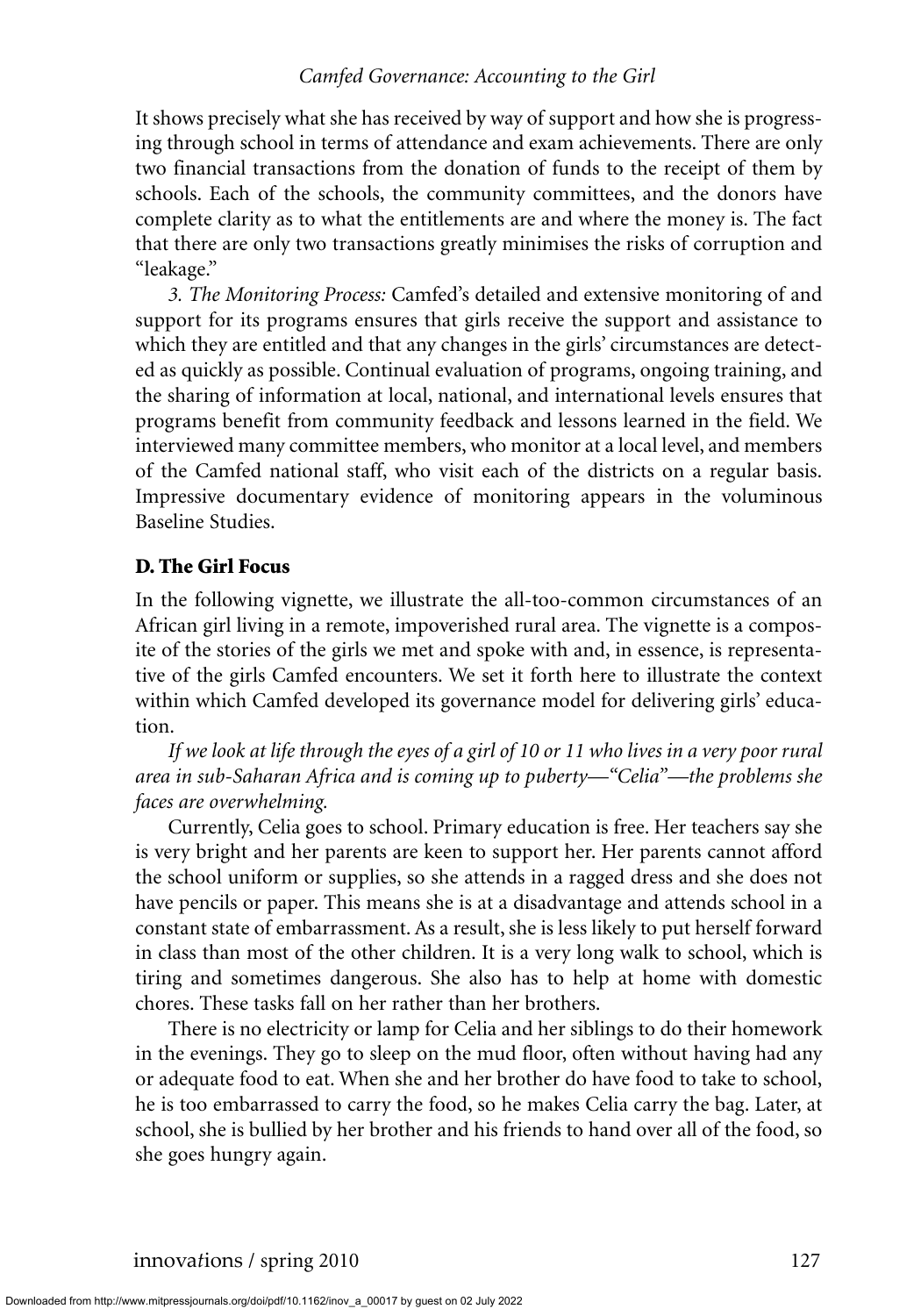There is not much for Celia to look forward to. There are no role models to show her that life can be different from her current existence. Celia's mother is 25 and she already has four children. The family survives by means of growing a little maize behind the house. Her father is away working.

Celia attends a school of 1,260 children where, until last term, there were only seven teachers, of whom only one was a woman. Now there are two new female teachers straight out of teacher-training college, but both of them are lonely and isolated, as they do not come from this district and they are paid very little money. Each class consists of up to 200 children, so it is very difficult to concentrate and learn. The expectation is that the vast majority of girls will not go on to secondary school or get a job. Like the other women in her community who are only a few years older, Celia in all likelihood will get married very young, will have many children, and will grow the family food on a "subsistence" plot.

Once Celia starts to menstruate, the challenges become much greater. First, she has no underpants or sanitary pads, so she misses school for a week each month.

As a result, she does worse in her exams at school than the boys and she feels stupid. She begins to wonder: what's the point of trying to gain an education against such odds?

The chances of Celia being impregnated by a much older man who is HIV positive are significant. If she does become pregnant, she is likely to be blamed for her behavior. Already, two of her friends have had to leave school at the age of 13 because they became pregnant. One has since died of AIDS, leaving her baby to be looked after by her widowed mother who already has five children.

Celia's parents are faced with a terrible dilemma. They have barely enough food for the family, and an older man who has money wants to marry Celia. If she were married, she would no longer be her parents' financial responsibility. Rather, her parents could expect Celia to help them financially. Her parents know that the reason the older man wants to marry her is that he believes a virgin will protect him from HIV/AIDS, but he is an influential man in the village and the pressure is considerable.

Celia's parents resist this pressure for the moment because they long for her to have a better life than they did, and the teachers continue to encourage Celia. Her performance is not what it was when she was younger, but she is bright and she is prepared to work hard. She manages to pass her exams and gets into secondary school. Only four out of the 50 children in Celia's grade in primary school make it to secondary school, and Celia is the only girl among them. Fees do have to be paid at secondary school. However, the government has enabled the secondary school to pay for the fees of those who could not otherwise afford them, so Celia is able to attend.

Celia still has to have a uniform, books, and paper and pens. Her family finds this nearly impossible to provide, but they are doing their best. More challenging still, there are far fewer secondary schools than there are primary schools, and the school that has accepted Celia is too far away for her to walk to and from every day. The school has no hostel and provides no accommodation, so Celia has to stay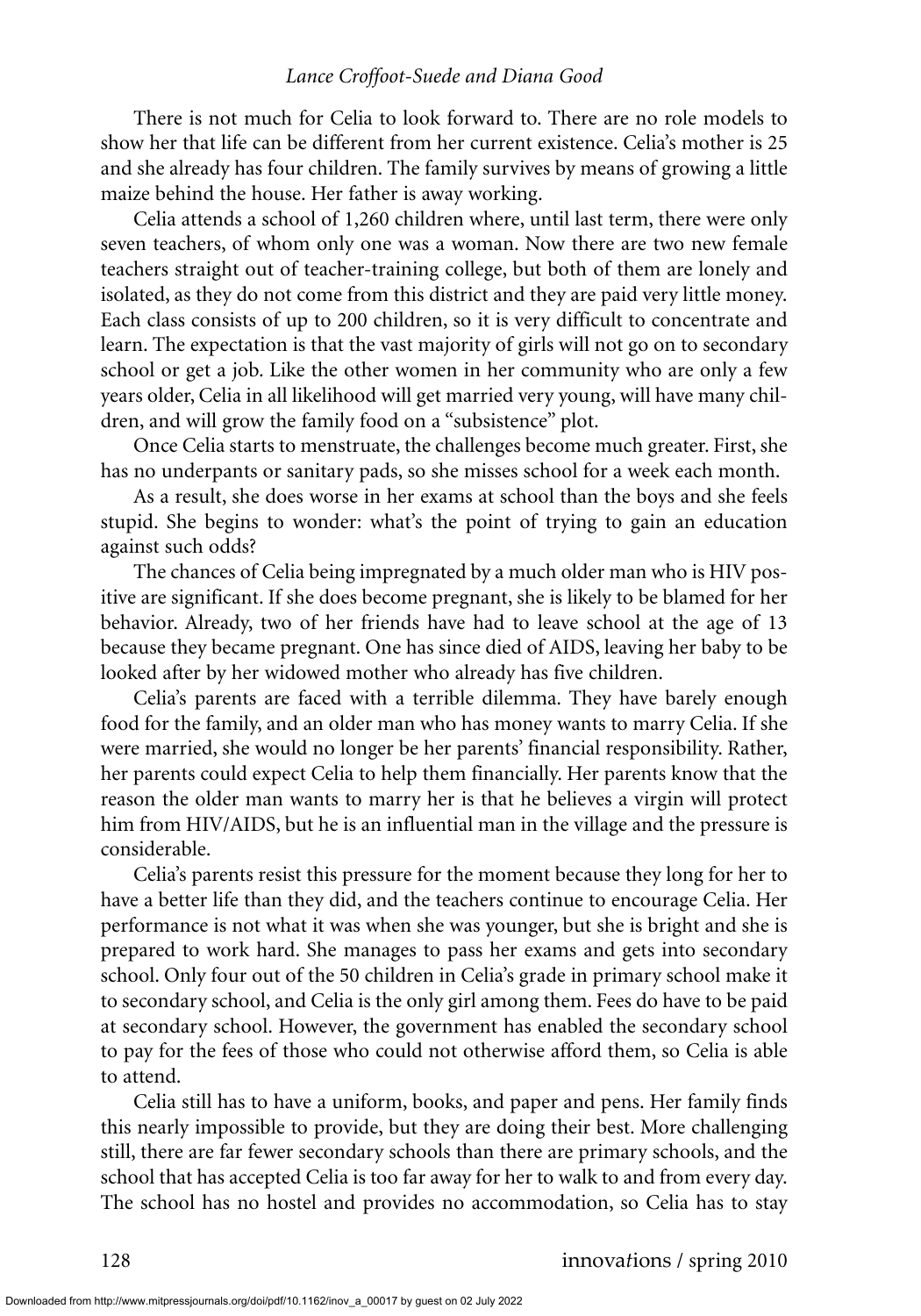with people in the village. She receives inadequate food there and may experience sexual harassment or abuse.

After a month in school, the headmaster tells Celia that the bursary money from the government has not arrived, and if she is not able to pay the fees by the end of the term, she will not be permitted to return for the next term.

In the meantime, one of the men Celia has met while living in the village meets her after school and asks to carry her books home. He promises that he will help her financially and give her food, but he expects sexual favors in return.

Celia is now caught in an all-too-common predicament faced by rural African girls: she has no role models, no money for fees, very little food, and is at risk of abuse.

*All of the above details come from the stories of the lives of the children and young women we interviewed in Zambia, Malawi, and Zimbabwe.*

*If we continue chronicling Celia's life, assuming Camfed does not find her where we left her, the following is all too often what happens:* 

Celia hears the news that her father has died of AIDS. There are now five younger brothers and sisters at home and Celia's mother is herself probably facing an early death. If her mother dies, Celia will become head of her household. While her mother is alive, Celia probably has no choice but to marry the older man "with money in his pocket." She will then be able to help her mother and her siblings, and take her younger brothers and sisters on if her mother dies.

What if Celia does not marry and, a year after her father's death, her mother dies?

By the age of 14, Celia is alone with no money and no support. Her father's relatives will be quick to take what was left of her family's land and possessions, leaving her and her siblings with nowhere to live and no money. Left with no other options, Celia turns to prostitution. Initially she insists that her clients use a condom, but many refuse and go with other girls. She begins to see many of the girls with whom she worked fall ill. She knows that if she continues prostituting herself, she might also get sick and die.

What if Celia manages to extricate herself from prostitution and care for her siblings? The vicious cycle will still continue. By the age of 24, Celia will have married and borne her own children, her husband may well die of AIDS, and then she will live under the threat of AIDS herself and will struggle as to how to prevent her own daughters from dropping out of school and being forced into early marriage or prostitution.

*What would Celia's life and school experience be if her school district were in partnership with Camfed?*

At the point when Celia dropped out of school or was about to do so, she and her family would be visited by members of the school management committee.

Once the school management committee establishes that she is one of the girls most in need in their community, she will be proposed for a bursary funded by Camfed. She and a group of other similarly selected girls would be visited again and told that they will be receiving Camfed bursaries, which Camfed ensures go to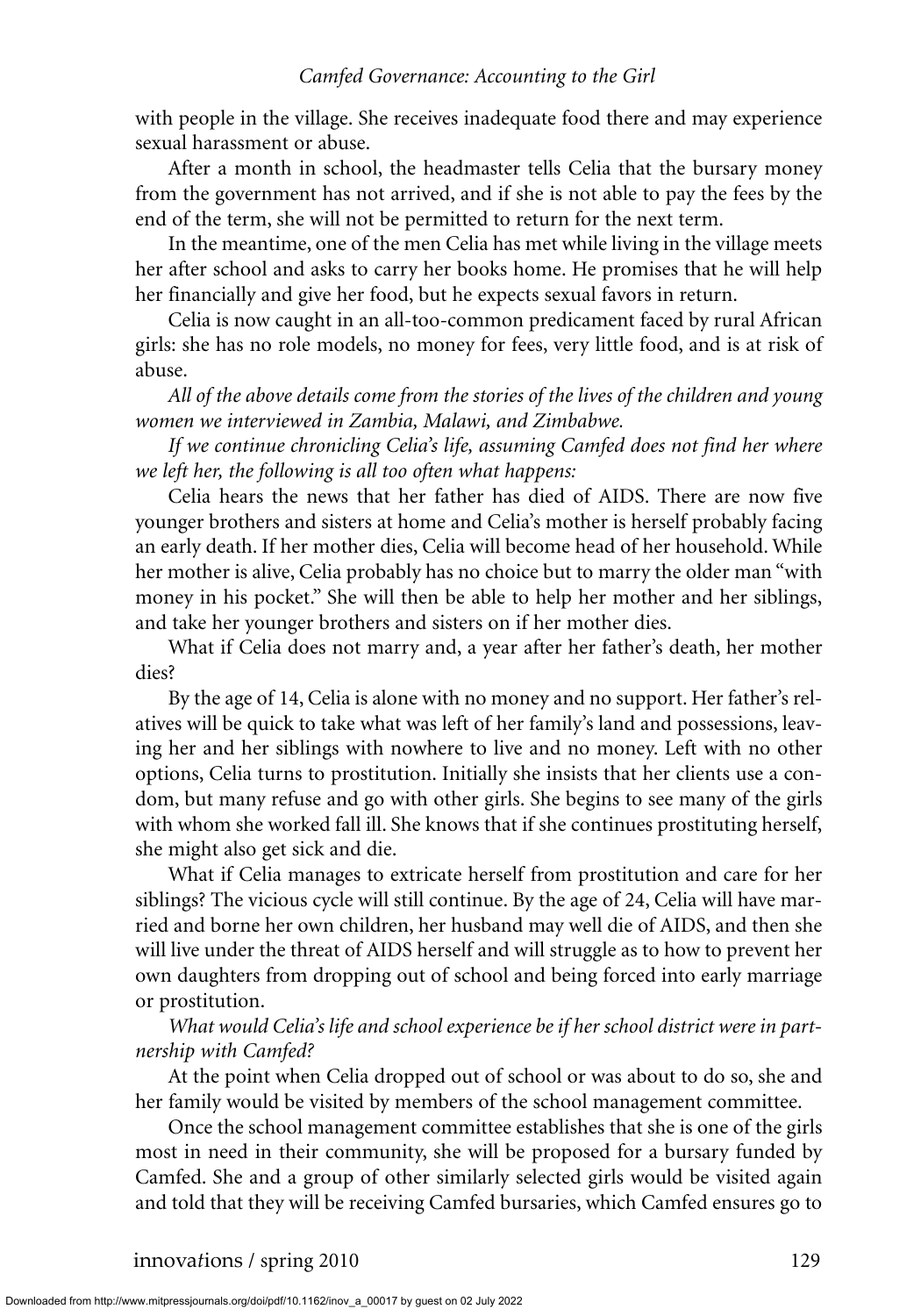the most needy students, not necessarily the best students. The school management committee and other community members will do this work because Celia is one of their children. Camfed is not a substitution for parents or the community, but rather it motivates a wider support system to help Celia.

Celia would be told that the Camfed bursary will consist of school fees, uniform, school equipment, and anything else without which it would not be possible for her to attend school, such as sanitary pads. If Celia's absence from home was going to make it difficult for other siblings to attend primary school, her brothers and sisters would be eligible for help from the Safety Net Fund, which provides assistance with clothing, school equipment, and other incidentals.

Celia and the other Camfed bursary recipients will together and in public be given their uniforms and other support. Celia will have no private meetings with one person of power and influence.

Celia's teachers will receive training and mentoring to ensure that the school environment is safe and protective of all children. It is then likely that more women teachers will be posted to the school, and gender-related violence and abuse will be reduced.

If at any point Celia does not receive her Camfed entitlement, this will become immediately apparent to her, her teachers, and the school management committee and community development committee who track every girl's progress and forward the information on to Camfed's national center in that country. The irregularity will be detected and reviewed by the Community Development Committee or the School Management Committee, as they know what Celia is entitled to and they know to whom to elevate the problem. Disciplinary action will be taken if need be, and lessons will be learned and acted on.

At school, Celia will receive mentoring from CAMA members and the Mother Support Group. If she drops out of school at any point, she and family members will be visited and Celia will be helped to get back into school. Camfed commits to support girls through the four years of secondary school and has never let down any child on that commitment. Camfed does not accept the substitution of "Winnie" for "Celia" once Celia has been selected by the local community as the most in need of assistance.

If Celia's school is too far away for her to travel to each day, Camfed will try to make Celia's accommodation near her school as child-safe as possible and will work with the Community Development Committee and School Management Committee to improve her protection and that of other children who are away from home. A Father Support Group may help by gathering firewood for the girls' cooking fires and making tools to sell in order to provide the girls with money to buy food.

If Celia gets a place at university, Camfed will endeavor to secure her sponsorship, including national government scholarships.

When Celia finishes her secondary education, she can join the CAMA association, from whom she may receive seed funding to set up a small local business to earn her livelihood. She may give back to the community by supporting other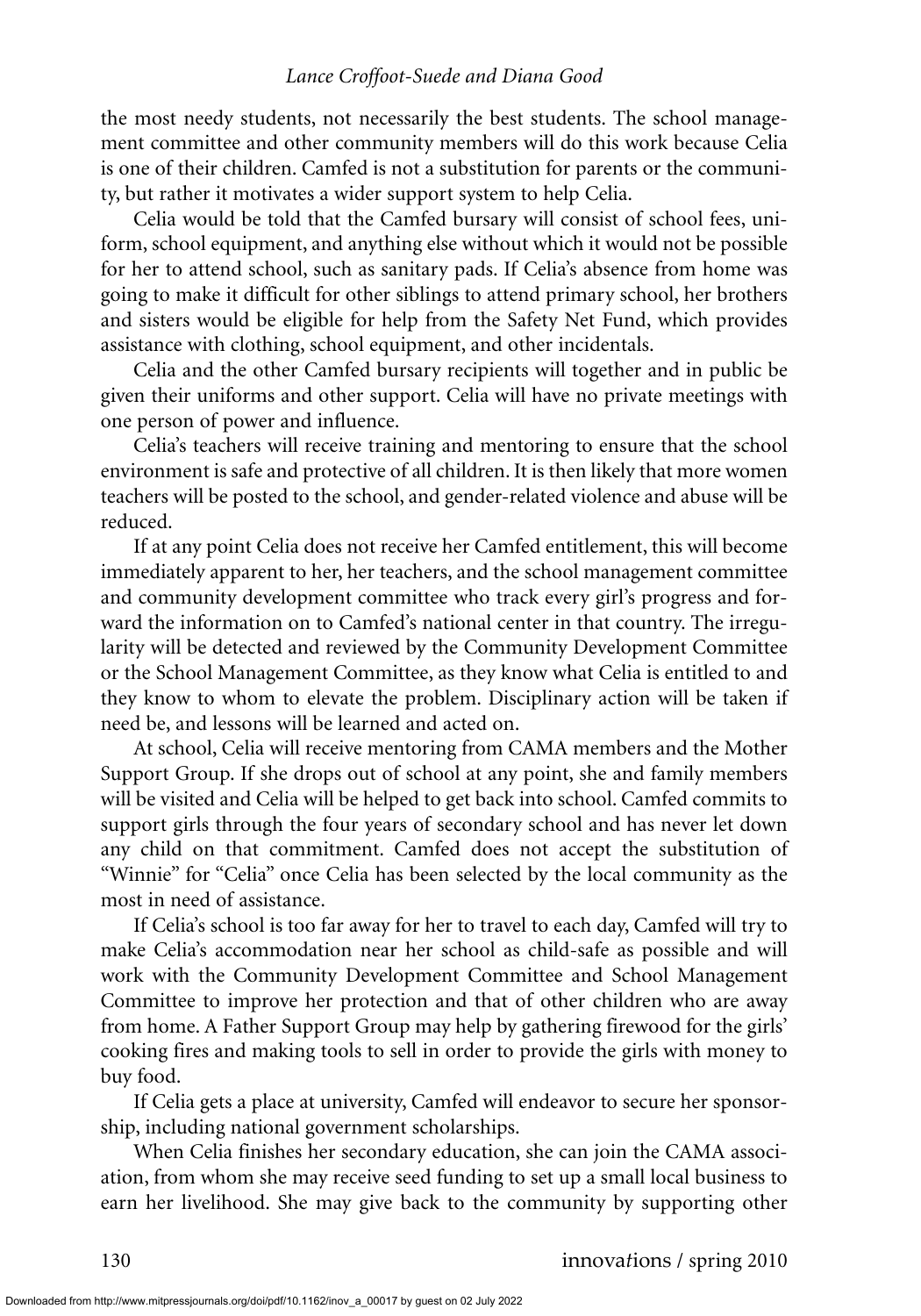members of her family and other children in need. She will receive training and will be invited to participate in Camfed's programs, such as the community health program through which she and other CAMA and mother support group members will go into remote villages to teach the communities about the risks of HIV/AIDS.

*As an adult Celia, in all likelihood, will choose to support other children in the local community, will make money through running a small business, or will become one of the teachers or doctors who will show other girls that they can aspire to these role models and that there is a way to change their lives. Systemic change will be underway.*

# SECTION 3. THE CAMFED GOVERNANCE MODEL: EFFECTING SYSTEMIC CHANGE

In this section, we identify the Camfed governance model. It has not previously been distilled or documented in this comprehensive form. We also seek to describe here the sustainable and transforming change that is brought about by the Camfed model.

# **A. Camfed's Governance Model**

Camfed's governance model underpins all of its programs and was developed to ensure accountability to the girl by means of the overarching principle of child protection and the organizing principles of transparency and accountability, partnerships with government and community, activism and social capital, and a holistic long term approach. The governance model is designed to ensure that the right of girls to education is protected and promoted. It also provides innumerable intangible deterrents against fraud because it instills from the grassroots up a culture of integrity in which participants at all levels work together to guarantee that a girl's right to education and protection is respected and supported.

# *1. What is "Governance" to Camfed?*

For Camfed, governance is not just about the formal structures and corporate technicalities that Camfed as an organization uses to deliver its programs. Governance is about who has influence, who makes the decisions, who controls the resources, and where and to whom accountability lies within the communities that its programs service. Governance is also about the evolving processes, relationships, institutions, and structures by which people in rural communities organise themselves collectively to negotiate their rights and interests, access the resources to which they are entitled, and make decisions about what arrangements will best enable them to achieve their goals.

Camfed implements its views of governance through the process of bringing together all of the constituencies that influence a girl's life in order to ensure that her right to education and the entitlements that follow from this right are protect-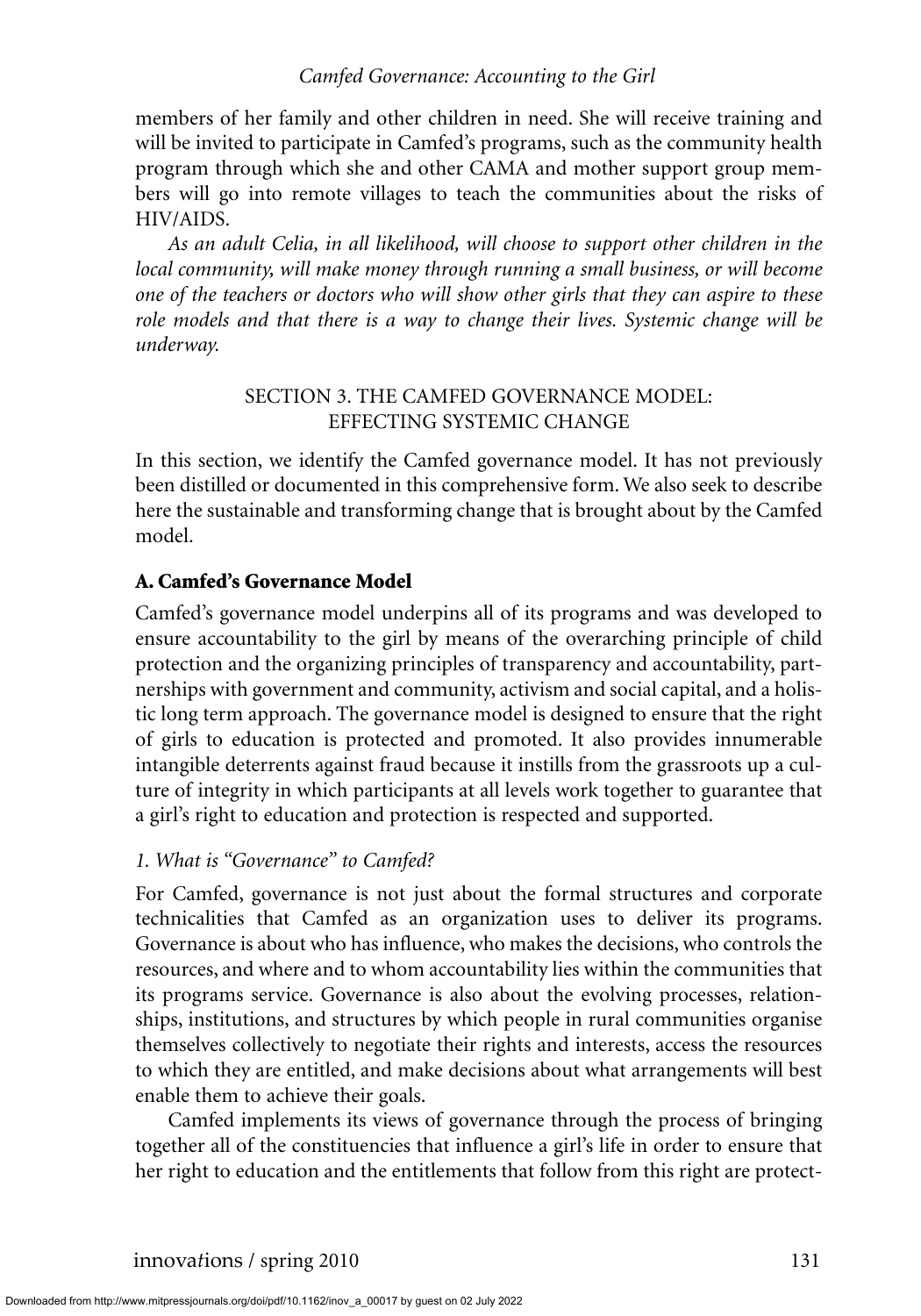

**Figure 2.** Accounting to the Girl: Principles and Levels of Governance in the Camfed Model.

ed and are accessible—such as her entitlement to the resources raised in her name and her entitlement to attend a school where she is safe.

This broad view of governance resonates with Linklaters' legal and regulatory knowledge of the duty of care to the client, consumer, or shareholder in the corporate and financial sectors, and the standards of transparency and accountability imposed for their benefit.

#### *2. The Key Principles in the Camfed Governance Model*

The key principles that drive the Camfed governance model are as follows:

(i) *Protecting the Interests of the Intended Client:* At all levels of Camfed's involvement and delivery of programs, it requires that everyone involved in the programs be aware of and observe child protection policies. These inform all of the Camfed processes, structures, and systems.

(ii) *Transparency and Accountability:* This is essential in all systems, structures and processes for the selection of beneficiaries, financial management, social auditing, impact assessment, etc. For Camfed, transparency and accountability must be afforded to every individual on whose behalf it works, as well as to their community. It also provides equal and mirror-image transparency to donors.

(iii) *Partnerships:* Camfed enters into dynamic partnerships with government, local communities, and parents and teachers. It believes that the only way to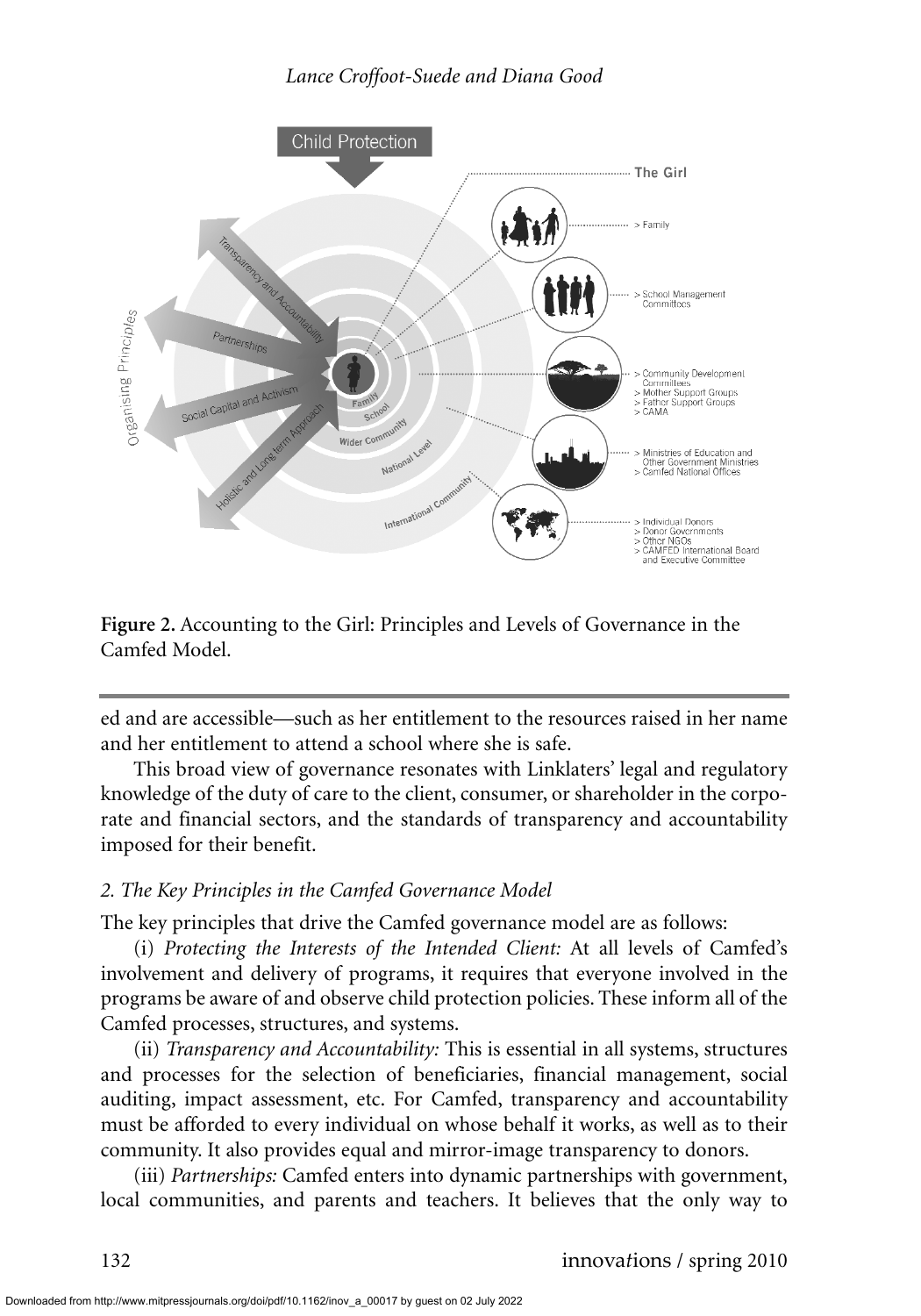

**Figure 3. The Camfed Model: Effecting Systemic Change.**

achieve systemic change is to use and complement existing structures, by ensuring that there is a constant dialogue, and by influencing and effecting change to the institutions at each of the national, regional, and local levels.

(iv) *Social Capital and Activism:* The Camfed governance model turns the traditional approach of paying people to carry out their civic duties on its head. The community members who are Camfed's community activists are rarely paid to attend committee meetings or for other activities they undertake to deliver girls' education through Camfed's programs. Community members get involved and become Camfed activists because they care passionately about the future of their community and they want to help—not because they are motivated by financial gain. As a community development committee chair of the Wedza District of Zimbabwe told us, Camfed taps into people's innate hunger for education and advancement; these people do not need to be paid. By reducing the potential for financial self-interest, the collective interest—the advancement of girls and young women—and the individual's sense of ownership in the community are promoted.

(v) *Holistic and Long term Approach:* Sustainable change is effected by ensuring that all aspects of a girl's development are met through the involvement and consequent enrichment of the community in which she lives. Money and resources committed even in the long term are not enough. The Camfed governance model strives to ensure that beneficiaries go through the school system and become active members of their communities who give back to the community and assume a leadership role. By involving the community at all stages, and by providing mentoring, counseling, and training programs to more than just the Camfed beneficiaries, the community itself becomes empowered and strengthened.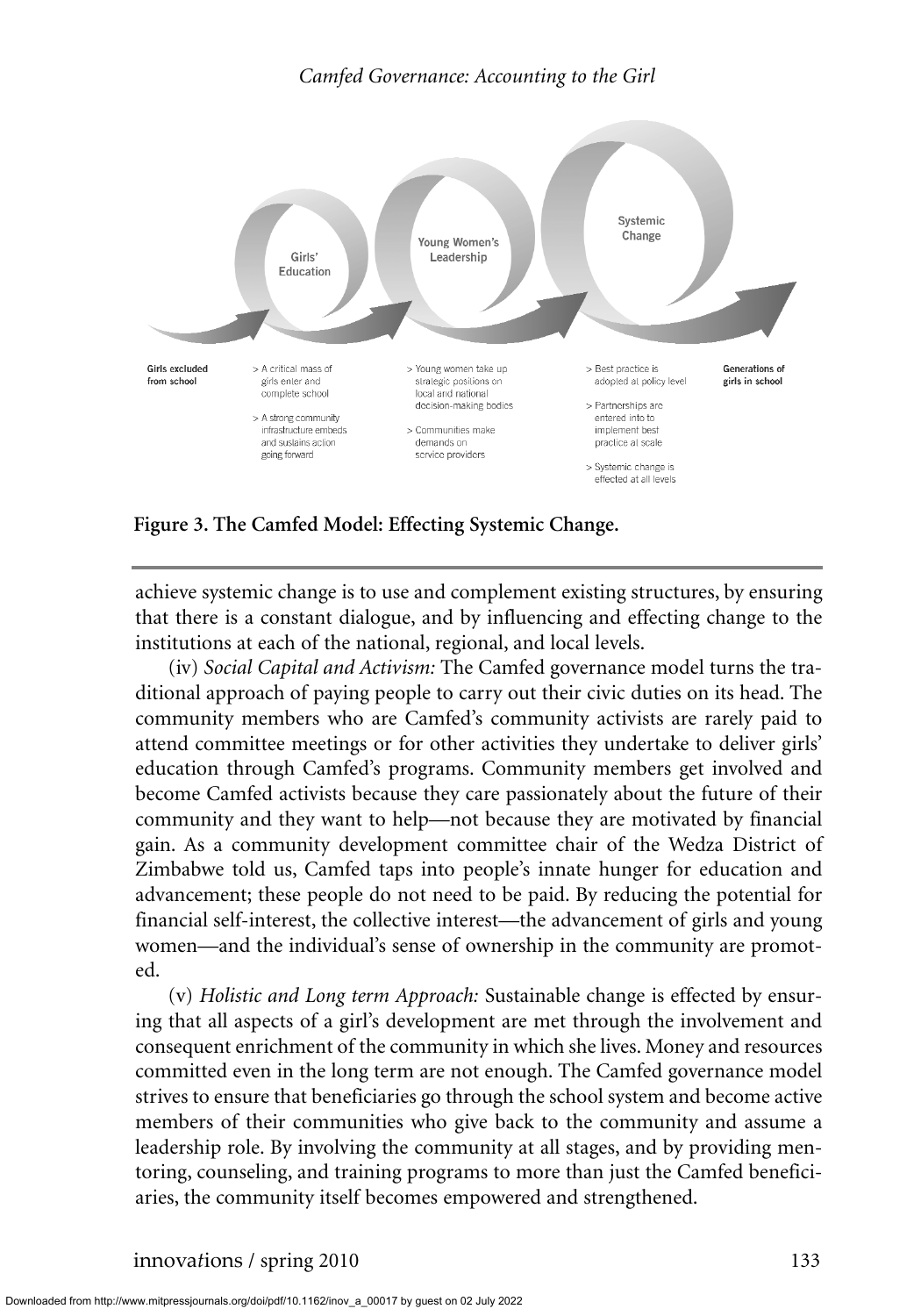Figures 2 and 3 (previous page) illustrate Camfed's governance model and the process of systemic change that it sets in motion. First, we describe how each family, school, community, national government, and the international community are engaged by Camfed for the benefit of the girl. Next, we illustrate the long term change that Camfed's governance model puts into effect: first, through creating a strong local infrastructure through which to secure girls' entitlements; second, through enabling young women to take up strategic decision-making positions; and finally, through making demands on other service-providers, including government, and influencing policy change and implementation at national level.

## **B. Effecting Systemic Change**

Camfed encourages systemic change by giving communities the responsibility for running the Camfed programs and making the critical decisions themselves. Local stakeholders take ownership of the problems and find the solutions with Camfed's support and through long term programs that ensure that those who are excluded from education receive it, and those who have no voice are helped to the confidence and means to determine their own futures and influence change for others.

# *Aggregate Figures*

What began in Zimbabwe in 1993 as a program with 32 girls in two schools has now become a movement supporting 1,065,710 disadvantaged children across 3,148 schools in rural districts in Zimbabwe, Ghana, Zambia, Tanzania, and most recently Malawi. Camfed has set up an alumnae network of, presently, 14,005 young women who take on roles as mentors and trainers and run seed money schemes. CAMA members, along with community activists, have themselves supported 118,384 children since CAMA began. It is a testament to the sustainability of the Camfed model that Camfed's programs are still thriving in Zimbabwe notwithstanding the recent political turmoil and violence in that country. Indeed, it is alumnae of the Zimbabwe Camfed educational programs who are leading the introduction of Camfed to Malawi.

## *Monitoring and Evaluation*

Camfed's figures are so precise because Camfed tracks each girl it supports. Camfed's database tracks the progress of each girl through secondary school and beyond. Camfed also maintains at the national level a copy of the hard copy records kept by the schools of every boy and girl who receives assistance from the Safety Net Fund at primary school, and precisely what each child has received. Camfed's figures relating to the number of girls receiving bursary support are for the total number of girls currently receiving four years of secondary education. The number of children supported by CAMA members and community activists is based on (i) reports made by individual CAMA members to CAMA district committees, which are reported at the CAMA annual general meeting, (ii) the survey results obtained during the baseline studies in the three countries where the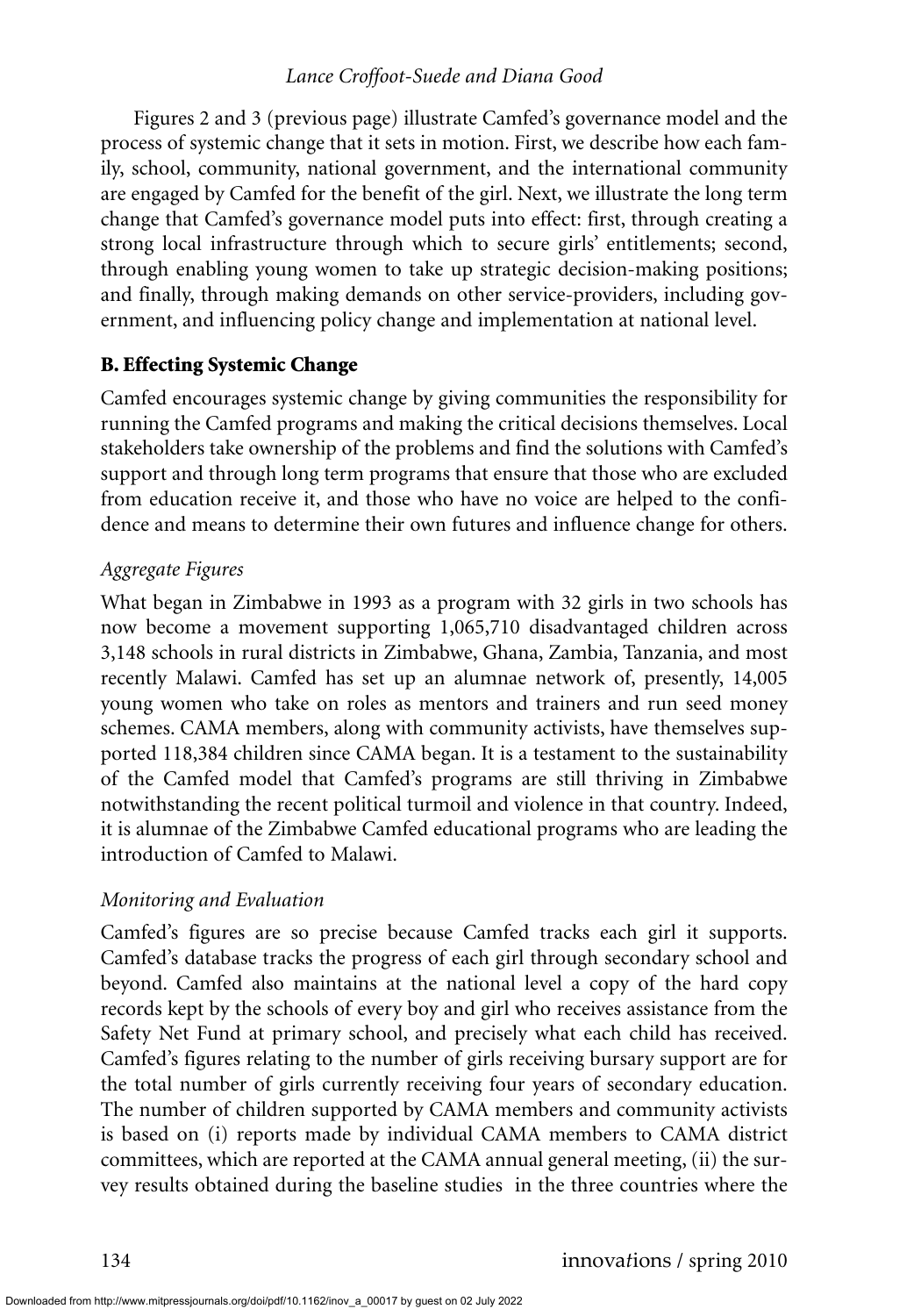| Activities                                               | Zimbabwe | Ghana. | Zambia. | Tanzania | Malawi                | Total   |
|----------------------------------------------------------|----------|--------|---------|----------|-----------------------|---------|
| Partnerships with<br>schools                             | 1.713    | 275    | 646     | 457      | 57                    | 3.148   |
| Girls receiving bursary<br>support                       | 6.555    | 4,000  | 6.899   | 3,757    | 138                   | 21,349  |
| Boys and girls benefitting<br>from the Safety Net Fund   | 24,976   | 5,615  | 64,400  | 21,606   | 1,323                 | 117,920 |
| CAMA members                                             | 6.946    | 2,191  | 3.354   | 1.514    | Not yet<br>applicable | 14,005  |
| Children supported by<br>CAMA and community<br>activists | 23,522   | 7,172  | 8,724   | 7,128    | Not yet<br>applicable | 46,546  |
| Paid staff                                               | 14       | 8      | 23      | 16       | Not yet<br>applicable | 61      |
| Unpaid community<br>activists                            | 35,206   | 4,026  | 11,826  | 5,169    | 160                   | 56,387  |

## **Table 1. Camfed Programs: Current Statistics.**

The figures above show current statistics as at January 2010, and are provided by Camfed International.

studies were conducted, and (iii) reports made by community representatives at district and national annual general meetings. The number of community activists is calculated based on the number of community development committee members, CAMA members, school based committee members, mother and fFather support group members, and teacher mentors, for all of whom Camfed maintains records.

In 2008 and 2009, Camfed developed and implemented a large-scale impact assessment in Zambia, Tanzania, and Zimbabwe (with Ghana and Malawi to follow in 2010) designed to establish a baseline against which to measure the future success of its programs in the countries where it operates (the "Baseline Studies"). The Baseline Studies are a key component of Camfed's monitoring process and consist of a rigorous, detailed, exhaustive survey of key stakeholders invested in the success of girls' education in the communities where Camfed is operating its programs. They are designed to assess the knowledge, attitude, behavior, and practice of those stakeholders as they support the girls through their education. The interviews are carried out by local Camfed activists. In total, some 5,818 interviews have been conducted to date in Zambia, Zimbabwe, and Tanzania.

Camfed will repeat the exercise in each country at five-year intervals in order to continue to measure Camfed's impact on long term systemic change. The purpose of the Baseline Studies is to compare progress in schools and communities where Camfed programs have been very recently introduced with those where they have had more time to become embedded. The Baseline Studies involve training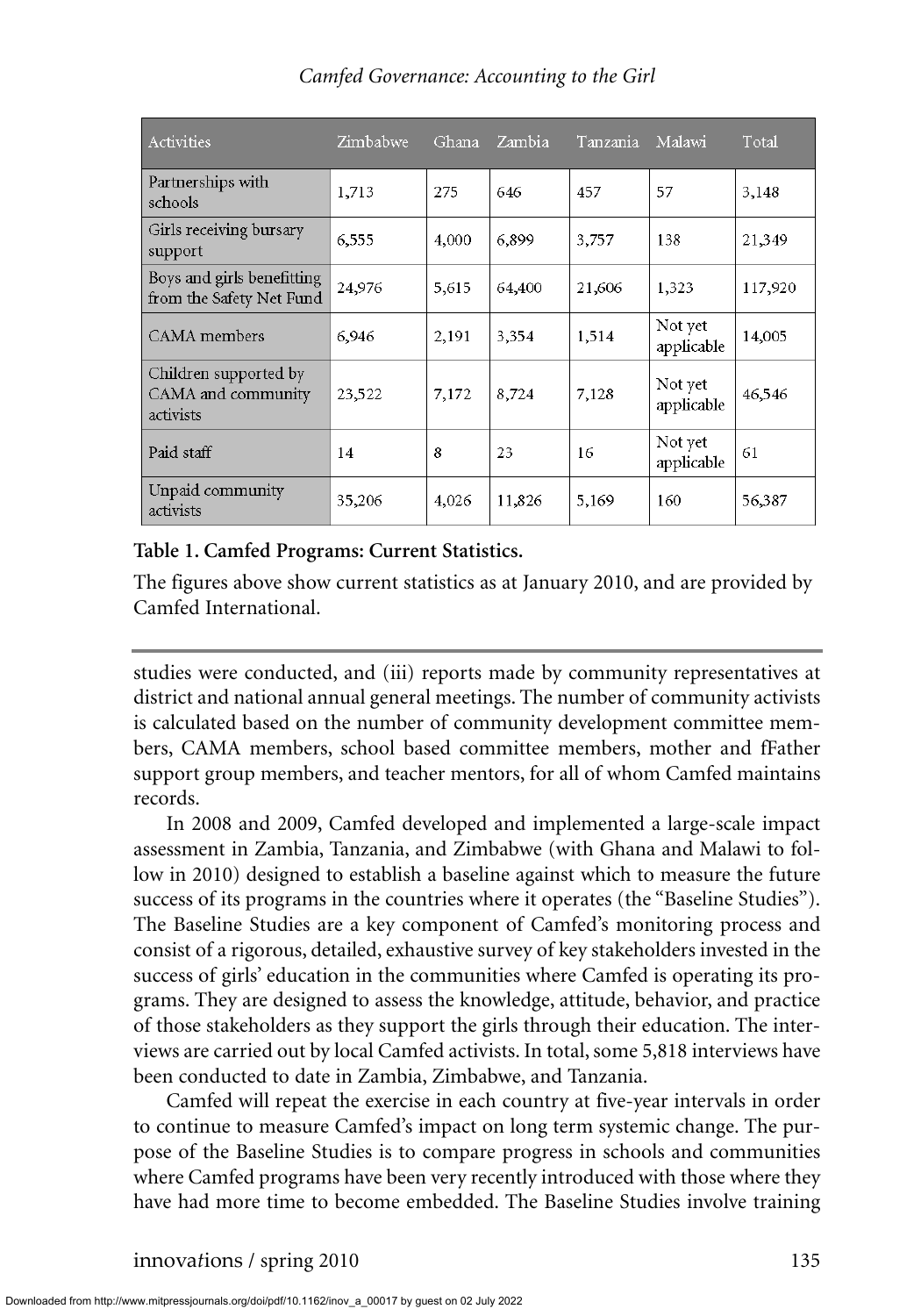# **Proposed Questions for Donors and NGOs**

Our work with Camfed has prompted the development of detailed questions and a checklist focusing on the delivery of aid. We believe such questions and checklist might help donors and aid providers to gain insight into the sustainability and effectiveness of the aid provided. The questions and checklist are designed to test the implementation of policies and programs and check whether they result in accountability to the intended client. We provide here an excerpt of Linklaters' Proposed Questions for Donors and NGOs:

1. Who is the beneficiary/client?

2. Is the aid fit for purpose?

3. Are there policies for the protection of the beneficiary/client?

4. Is there community decision making?

5. Is the emphasis on payment or social capital?

- 6. What about financial management, cost effectiveness and speed of delivery of funding?
- 7. What happens when there are irregularities?

8. Is there partnership?

9. Is the focus on long term impact?

10. What is the make-up of the management and boards of directors?

*We invite readers to examine the full set of questions and checklist in the report, which can be found at*

*<*www.linklaters.com/pdfs/Camfed/2896\_CamfedReport.pdf>

local populations in the use of the survey technology. In Zimbabwe, we participated in two days of meetings with Camfed activists who had conducted the survey there and who were analyzing, discussing, and learning from the results. The results are published and shared, with both local communities and national governments.

# **The Intangible Metrics**

Through "bottom-up" community leadership and management guided by Camfed's monitoring and evaluation of results, rural communities are incentivised and inspired to deploy their ideas to the fullest, so that they not only achieve shortterm benefits, but their actions and interventions also foster a continual cycle of community renewal and improvement, which results in systemic change. From a program's inception in a new educational district, Camfed engages local communities that drive Camfed's work forward and maximize its impact on the girls within those communities. The synergy within the communities created by these programs generates the systemic change Camfed sets out to achieve. This systemic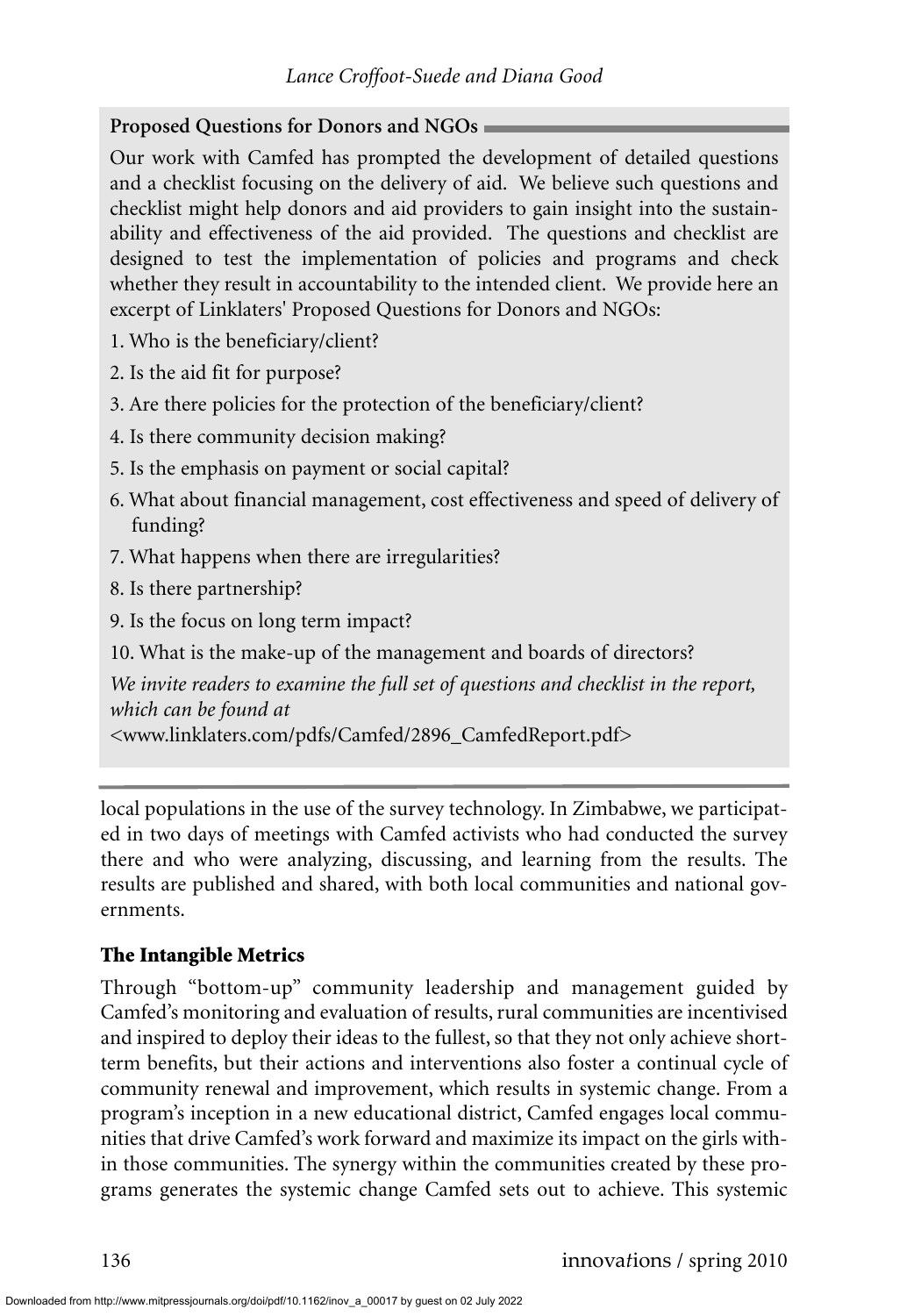change is measured by intangible metrics such as the extent to which :(i) local communities take ownership over and expand Camfed's programs; and (ii) individuals, enlightened and empowered through Camfed's programs, themselves become powerbrokers on behalf of their constituencies.

# *Becoming Powerbrokers*

CAMA members are becoming genuine powerbrokers at national level. They are increasingly occupying important positions in government and NGOs. They are accessing international platforms, including a member of CAMA Zambia, who spoke at the Fortune Most Powerful Women Summit where she acceptec the Goldman Sachs & Fortune Global Women Leaders Award in September 2009, and the National Chair of CAMA Zimbabwe, who traveled to San Francisco in April 2008 to speak at the Seventh Annual Global Philanthropy Forum. Other examples include former CAMA members who are now on the National Youth Council of Zimbabwe and the Provincial Head of the Victim Friendly Unit of the Zimbabwe Republic Police.

Camfed is a catalyst for systemic change because entire rural communities learn, through working with Camfed to deliver girls' education, that they can transform themselves by taking responsibility for programs. They do it as a matter of civic pride, and thereby become decision-makers ready to affect, influence, and bring change to their societies.

# *Taking Ownership*

In Zimbabwe, where Camfed has operated the longest, the results of the Baseline Study indicate that in the minds of the stakeholders interviewed Camfed consists of the community activist programs that Camfed has set in place, rather than Camfed being perceived as a national/international entity. During the discussion of the Baseline Study, we were shown diagrams that had been produced by local community members to describe how Camfed contributed to the survival of their schools during the upheaval in 2008, when many schools had to close. These diagrams showed that as Camfed's programs became embedded over time, the local communities took ownership of the programs. One diagram was put together by local people in a school where Camfed had only just started its programs in the previous year: there, Camfed was named as one of the external NGOs that provide aid. Another diagram was put together by local people in a school where Camfed's programs had been operating for many years: there, Camfed, the external NGO, is no longer referred to. Instead, Camfed is seen as its local constituent elements (CAMA, the mother support groups, and the local committees). We found these to be a powerful illustration of the way in which Camfed, over time, becomes assimilated into the communities where it operates to such an extent that, in the minds of community members, Camfed is a thoroughly local entity. As one Community Development Committee chair told us, the major accomplishment of Camfed has been to help people view education as something in which they have a stake, as something of which local people can take ownership. This is systemic change.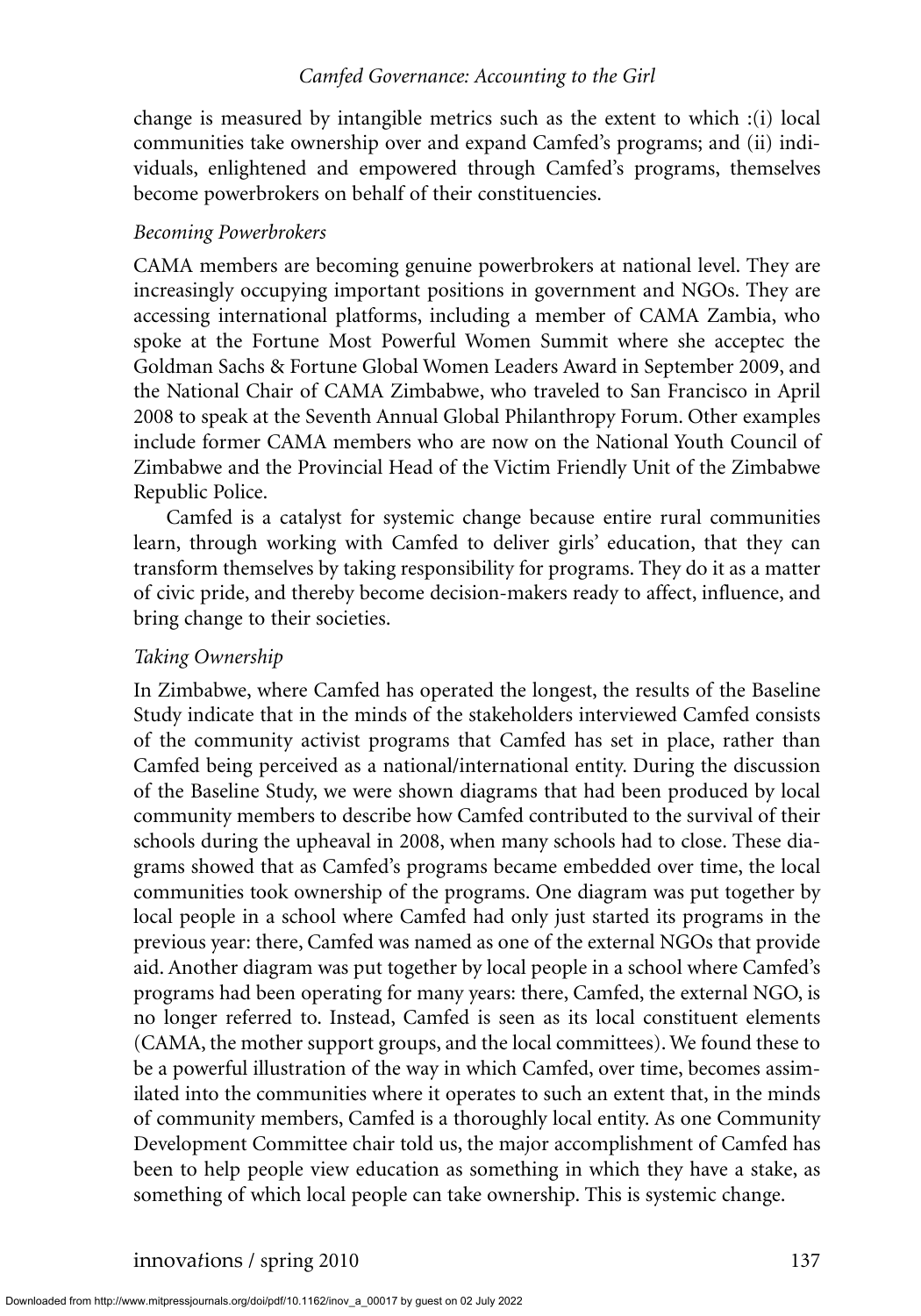#### CLOSING THOUGHT

Instituting good governance in any domain is a daunting task. Its success ultimately relies on a proper understanding of the context in which it is to be implemented and the end goals to be achieved, and in fashioning principles and structures that effectively facilitate the development of a culture of common cause, responsibility, and ownership at every level. In working on this project, we at Linklaters learned much about the challenges to, and potential for, good governance in impoverished communities in rural sub-Saharan Africa. While the remote rural communities of sub-Saharan Africa offer stark reasons for despair about poverty and disempowerment, they also offer great hope, both generally and for what can be achieved through the implementation of good governance. Due to geographical isolation from centers of commerce and government, people living in rural areas have continued to rely on existing community structures to survive, and through shared knowledge, values, and history, genuine community living has been preserved.

Camfed has developed a governance model that reflects these existing community structures and that taps into the communities' desire for empowerment and self-improvement. Through Camfed's governance model, corruption and abuse can be minimized and volunteerism made endemic, not only in the education sector but, potentially, in all contexts in which rural communities face disenfranchisement and exclusion from resources and decision-making power.

As the vast majority of the population in sub-Saharan Africa resides in rural areas much like the ones we visited in Malawi, Zambia, and Zimbabwe, these rural communities and their propensity for good governance offer a great chance for rapid improvement in the conditions in these countries, which can be carried out by local communities themselves.

While we at Linklaters have learned a great deal in the course of this project, most of all we learned that there is a real opportunity to improve conditions in these impoverished areas by furthering good governance in them. We hope that this report may help the international aid sector advance the debate as to how to best seize this opportunity.

### **Acknowledgements and Work Outline**

The visits to Zambia, Malawi and Zimbabwe were conducted by the following Linklaters lawyers, in teams of four, three and three, respectively: Lance Croffoot-Suede, Diana Good, Ruth Harlow, Lisa Vincent, Philomena McFadden and Ulysses Smith. The following Linklaters staff have also contributed significantly to this paper: Christopher Coombe, Oonagh Harpur, Ben Singer, Jared Jenkins, Aalia Datoo, Carly Nuzbach, Celia Davidson, Leila Zerai, Paul Wray, Elsha Butler, Matthew Sparkes, Vicki Doughty, Susan Jackson Cousin and Isla Pickering.

<sup>1.</sup> Herz & Sperling (2004) "What Works in Girls' Education: Evidence and Policies from the Developing World," Council on Foreign Relations Press; Tembon & Fort (2008) "Girls' Education